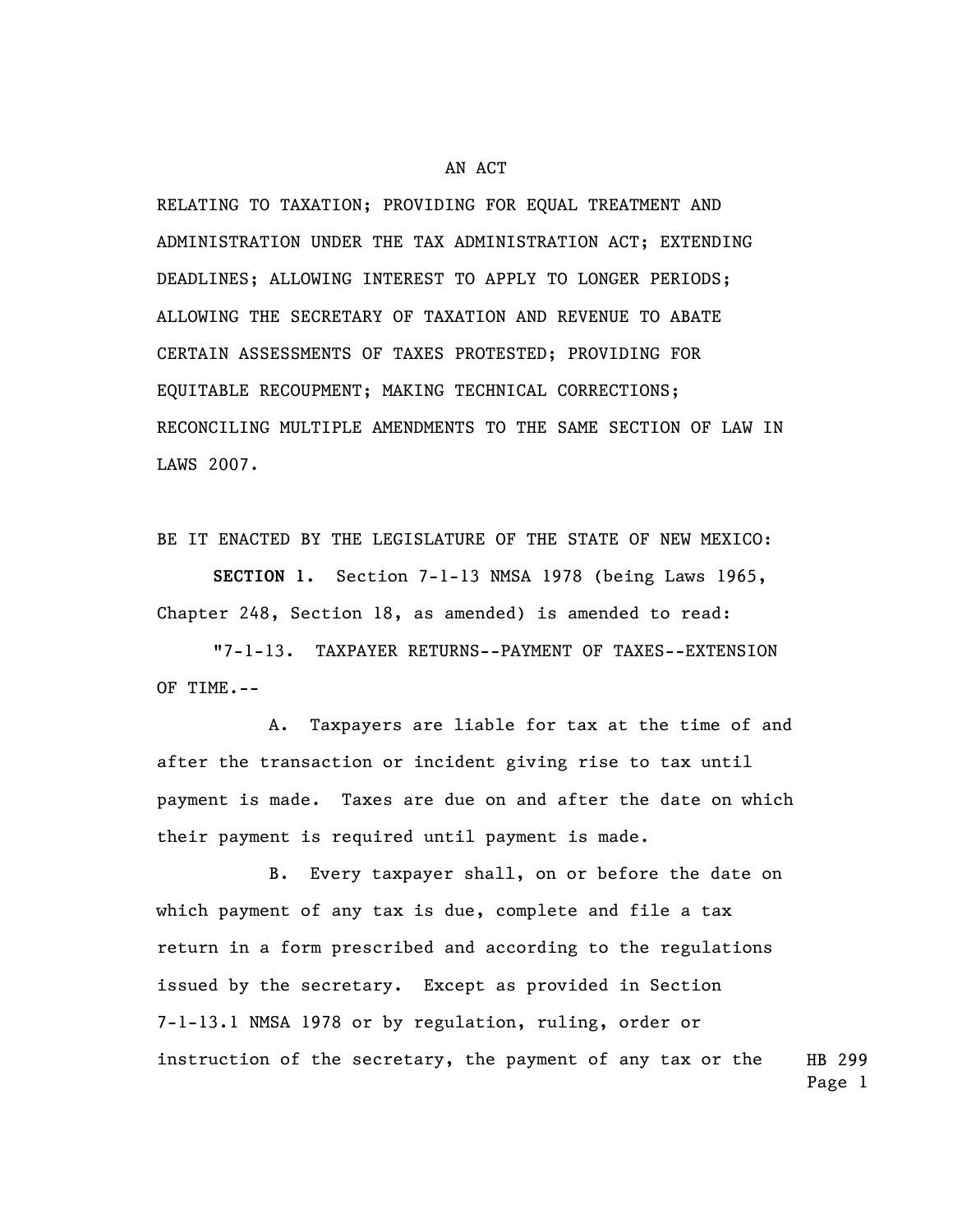filing of any return may be accomplished by mail. When the filing of a tax return or payment of a tax is accomplished by mail, the date of the postmark shall be considered the date of submission of the return or payment.

C. If any adjustment is made in the basis for computation of any federal tax as a result of an audit by the internal revenue service or the filing of an amended federal return changing a prior election or making any other change for which federal approval is required by the Internal Revenue Code, the taxpayer affected shall, within one hundred eighty days of final determination of the adjustment, file an amended return with the department. Payment of any additional tax due shall accompany the return.

D. Payment of the total amount of all taxes that are due from the taxpayer shall precede or accompany the return. Delivery to the department of a check that is not paid upon presentment does not constitute payment.

HB 299 E. The secretary or the secretary's delegate may, for good cause, extend in favor of a taxpayer or a class of taxpayers, for no more than a total of twelve months, the date on which payment of any tax is required or on which any return required by provision of the Tax Administration Act shall be filed, but no extension shall prevent the accrual of interest as otherwise provided by law. When an extension of time for income tax has been granted a taxpayer under the Internal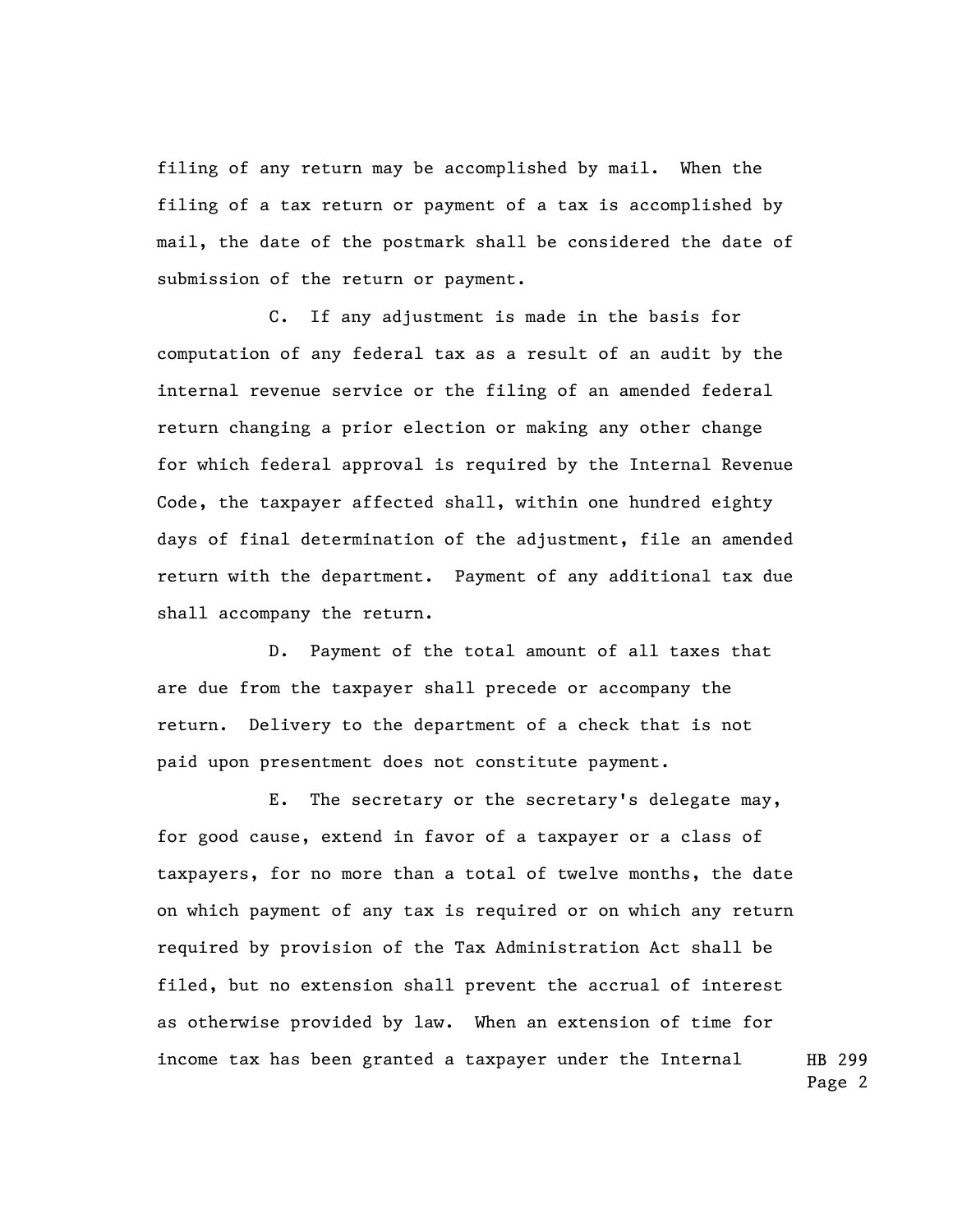Revenue Code, the extension shall serve to extend the time for filing New Mexico income tax provided that a copy of the approved federal extension of time is attached to the taxpayer's New Mexico income tax return. The secretary by regulation may also provide for the automatic extension for no more than six months of the date upon which payment of any New Mexico income tax or the filing of any New Mexico income tax return is required. If the secretary or the secretary's delegate believes it necessary to ensure the collection of the tax, the secretary or the secretary's delegate may require, as a condition of granting any extension, that the taxpayer furnish security in accordance with the provisions of Section 7-1-54 NMSA 1978.

F. As used in this section, "final determination" means:

(1) the taxpayer has:

(a) made payment on any additional income tax liability resulting from the federal audit; and

(b) not filed a petition for redetermination or claim for refund for the portions of the audit on which payment was made;

(2) the taxpayer has received a refund from the United States department of the treasury resulting from the federal audit;

> (3) the taxpayer has signed federal form 870 HB 299 Page 3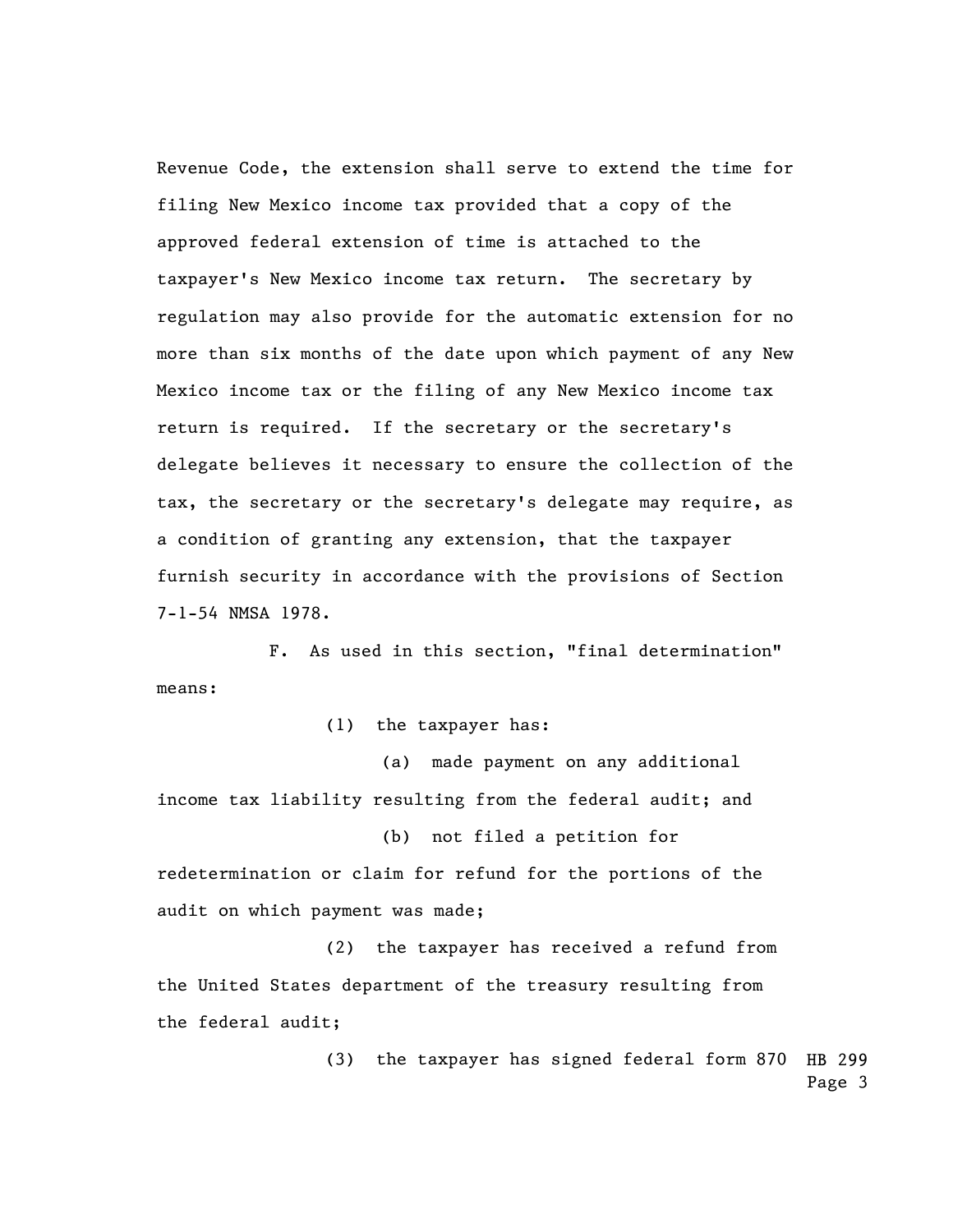or other internal revenue service form consenting to the deficiency or accepting any overassessment;

(4) the taxpayer's time period for filing a federal petition for redetermination to the United States tax court has expired;

(5) the taxpayer enters into a closing agreement with the internal revenue service as provided in Section 7121 of the Internal Revenue Code; or

(6) a decision from the United States tax court, United States district court, United States court of appeals, United States court of claims or United States supreme court becomes final."

**SECTION 2.** Section 7-1-16 NMSA 1978 (being Laws 1965, Chapter 248, Section 19, as amended) is amended to read:

"7-1-16. DELINQUENT TAXPAYER.--

A. Except as provided in Subsection D of this section, any taxpayer to whom taxes have been assessed as provided in Section 7-1-17 NMSA 1978 or upon whom demand for payment has been made as provided in Section 7-1-63 NMSA 1978 who does not within ninety days after the date of assessment or demand for payment make payment, protest the assessment or demand for payment as provided by Section 7-1-24 NMSA 1978 or furnish security for payment as provided by Section 7-1-54 NMSA 1978 becomes a delinquent taxpayer and remains such until:

HB 299 Page 4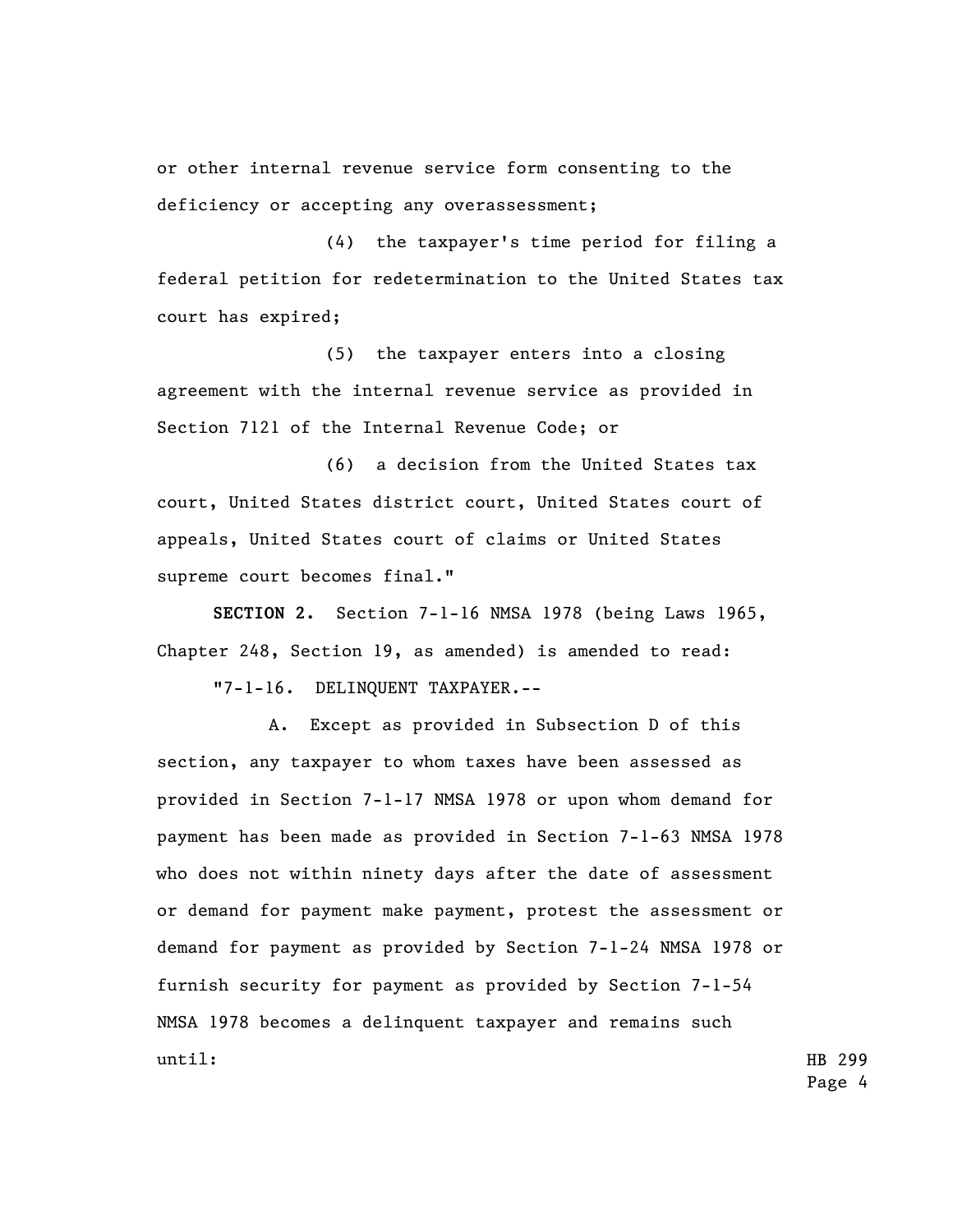(1) payment of the total amount of all such taxes is made;

(2) security is furnished for payment; or

(3) no part of the assessment remains unabated.

B. Any taxpayer who fails to provide security as required by Subsection D of Section 7-1-54 NMSA 1978 shall be deemed to be a delinquent taxpayer.

C. If a taxpayer files a protest as provided in Section 7-1-24 NMSA 1978, the taxpayer nevertheless becomes a delinquent taxpayer upon failure of the taxpayer to appear, in person or by authorized representative, at the hearing set or upon failure to perfect an appeal from any decision or part thereof adverse to the taxpayer to the next higher appellate level, as provided in that section, unless the taxpayer makes payment of the total amount of all taxes assessed and remaining unabated or furnishes security for payment.

D. A taxpayer does not become a delinquent taxpayer if the taxpayer has been issued an assessment as a result of a managed audit but is still within the allowed time period to pay the tax due as specified in Paragraph (4) of Subsection A of Section 7-1-67 NMSA 1978."

**SECTION 3.** Section 7-1-18 NMSA 1978 (being Laws 1965, Chapter 248, Section 21, as amended) is amended to read:

HB 299 "7-1-18. LIMITATION ON ASSESSMENT BY DEPARTMENT.--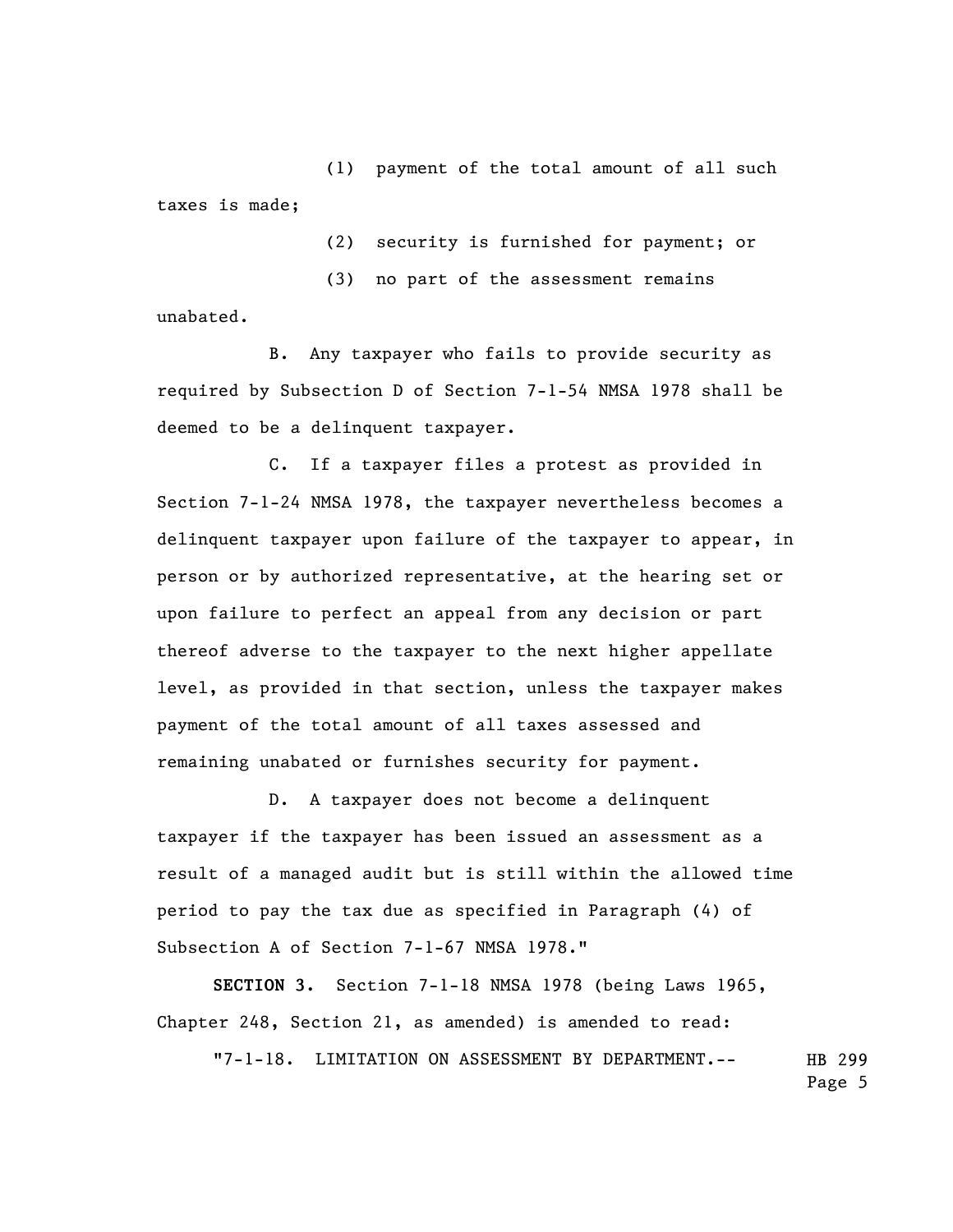A. Except as otherwise provided in this section, no assessment of tax may be made by the department after three years from the end of the calendar year in which payment of the tax was due, and no proceeding in court for the collection of such tax without the prior assessment thereof shall be begun after the expiration of such period.

B. In case of a false or fraudulent return made by a taxpayer with intent to evade tax, the amount thereof may be assessed at any time within ten years from the end of the calendar year in which the tax was due, and no proceeding in court for the collection of such tax without the prior assessment thereof shall be begun after the expiration of such period.

C. In case of the failure by a taxpayer to complete and file any required return, the tax relating to the period for which the return was required may be assessed at any time within seven years from the end of the calendar year in which the tax was due, and no proceeding in court for the collection of such tax without the prior assessment thereof shall be begun after the expiration of such period.

D. If a taxpayer in a return understates by more than twenty-five percent the amount of liability for any tax for the period to which the return relates, appropriate assessments may be made by the department at any time within six years from the end of the calendar year in which payment

HB 299 Page 6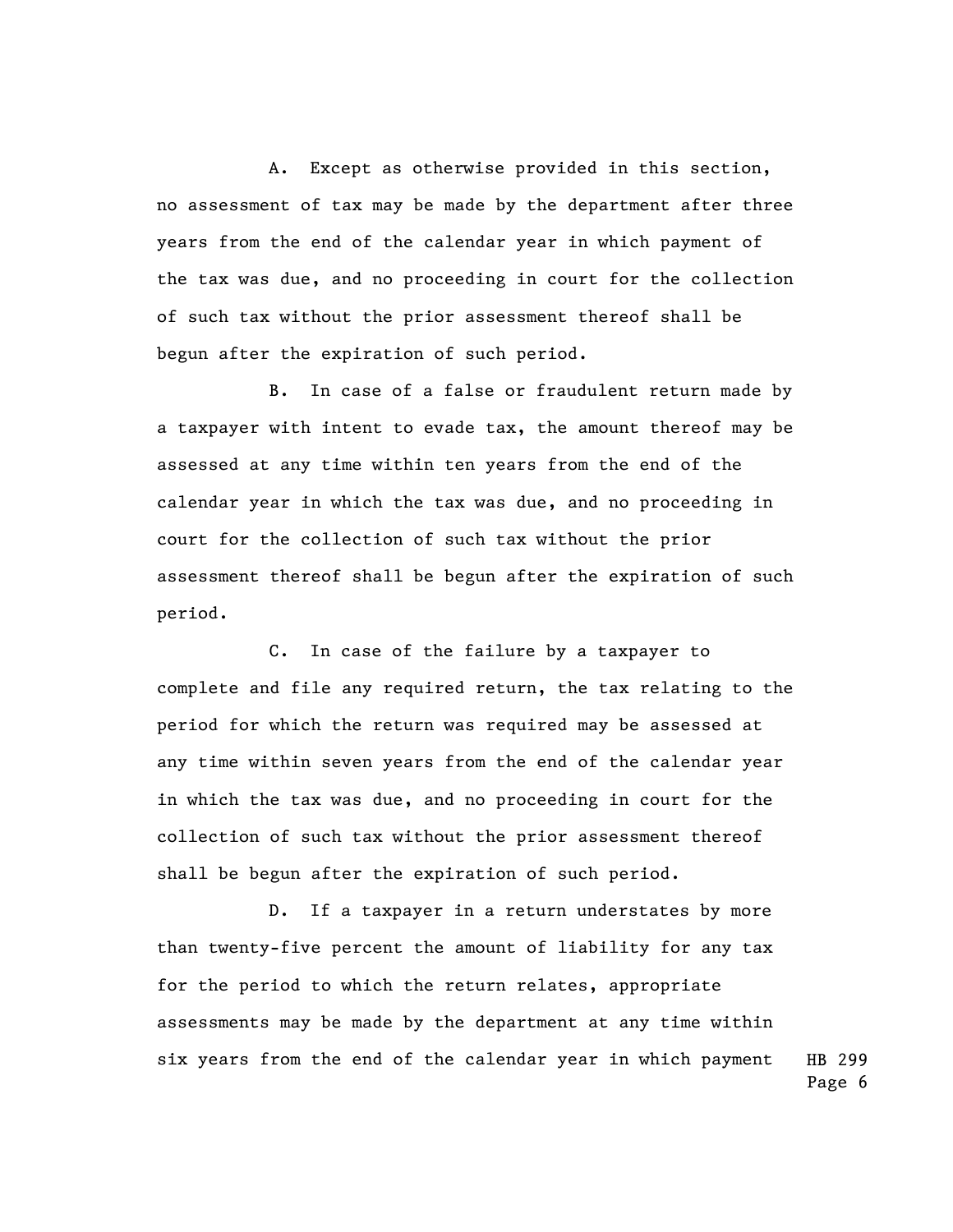of the tax was due.

E. If any adjustment in the basis for computation of any federal tax is made as a result of an audit by the internal revenue service or the filing of an amended federal return changing a prior election or making any other change for which federal approval is required by the Internal Revenue Code that results in liability for any tax, the amount thereof may be assessed at any time, but not after three years from the end of the calendar year in which filing of an amended return is required by Subsection C of Section 7-1-13 NMSA 1978.

F. If the taxpayer has signed a waiver of the limitations on assessment imposed by this section, an assessment of tax may be made or a proceeding in court begun without regard to the time at which payment of the tax was due."

**SECTION 4.** Section 7-1-19 NMSA 1978 (being Laws 1971, Chapter 21, Section 1, as amended) is amended to read:

HB 299 "7-1-19. LIMITATION OF ACTIONS.--No action or proceeding shall be brought to collect taxes administered under the provisions of the Tax Administration Act and due under an assessment or notice of the assessment of taxes after the later of either ten years from the date of such assessment or notice or, with respect to undischarged amounts in a bankruptcy proceeding, one year after the later of the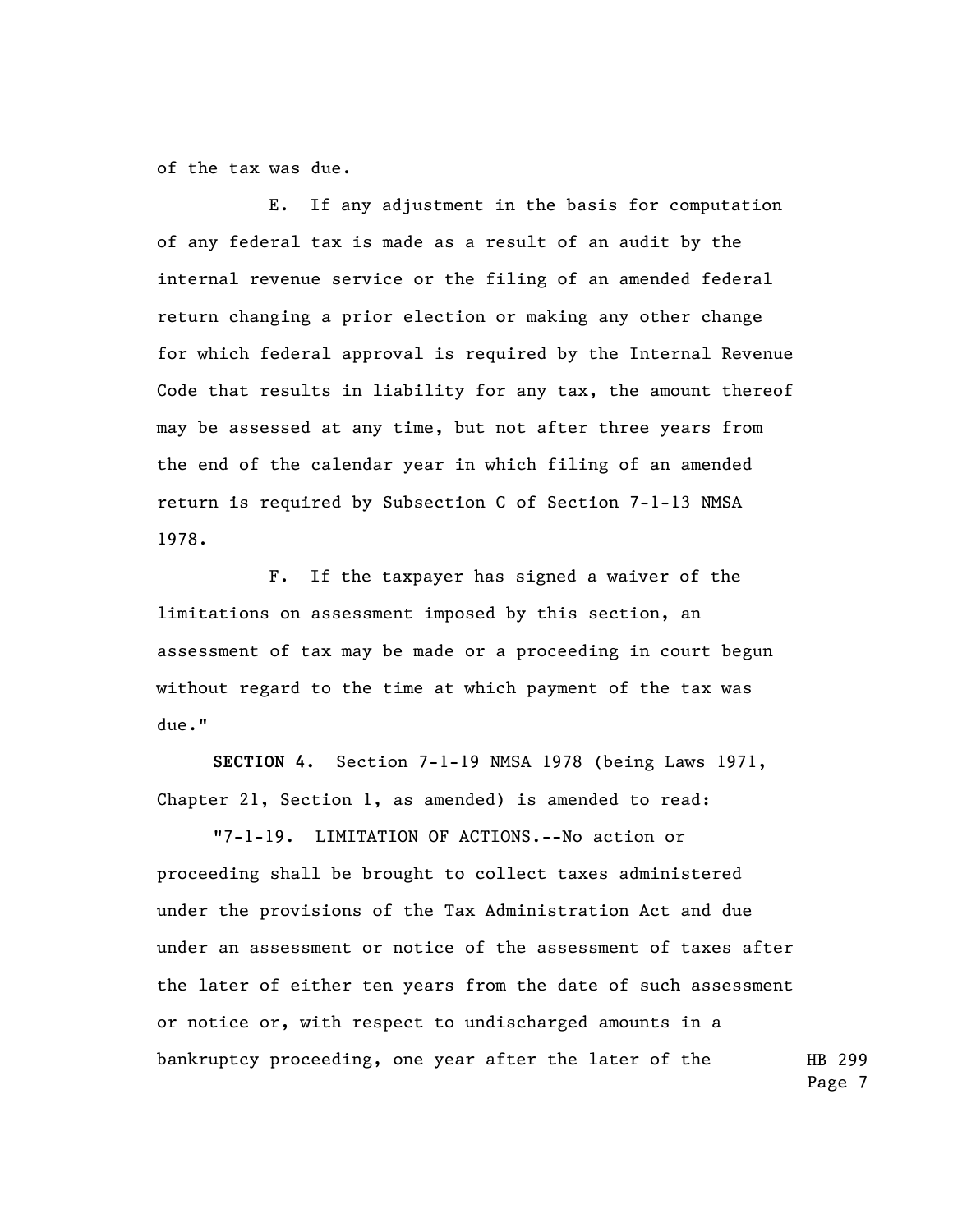issuance of the final order or the date of the last scheduled payment."

**SECTION 5.** Section 7-1-23 NMSA 1978 (being Laws 1965, Chapter 248, Section 25, as amended) is amended to read:

"7-1-23. DISPUTING LIABILITIES--ELECTION OF REMEDIES.-- Any taxpayer must elect to dispute the taxpayer's liability for the payment of taxes either by protesting the assessment thereof as provided in Section 7-1-24 NMSA 1978 without making payment or by claiming a refund thereof as provided in Section 7-1-26 NMSA 1978 after making payment. The pursuit of one of the two remedies described herein constitutes an unconditional waiver of the right to pursue the other."

**SECTION 6.** Section 7-1-24 NMSA 1978 (being Laws 1965, Chapter 248, Section 26, as amended) is amended to read:

"7-1-24. DISPUTING LIABILITIES--ADMINISTRATIVE PROTEST.--

A. Any taxpayer may dispute:

(1) the assessment to the taxpayer of any amount of tax;

(2) the application to the taxpayer of any provision of the Tax Administration Act except the issuance of a subpoena or summons; or

(3) the denial of or failure either to allow or to deny a:

> HB 299 Page 8 (a) credit or rebate; or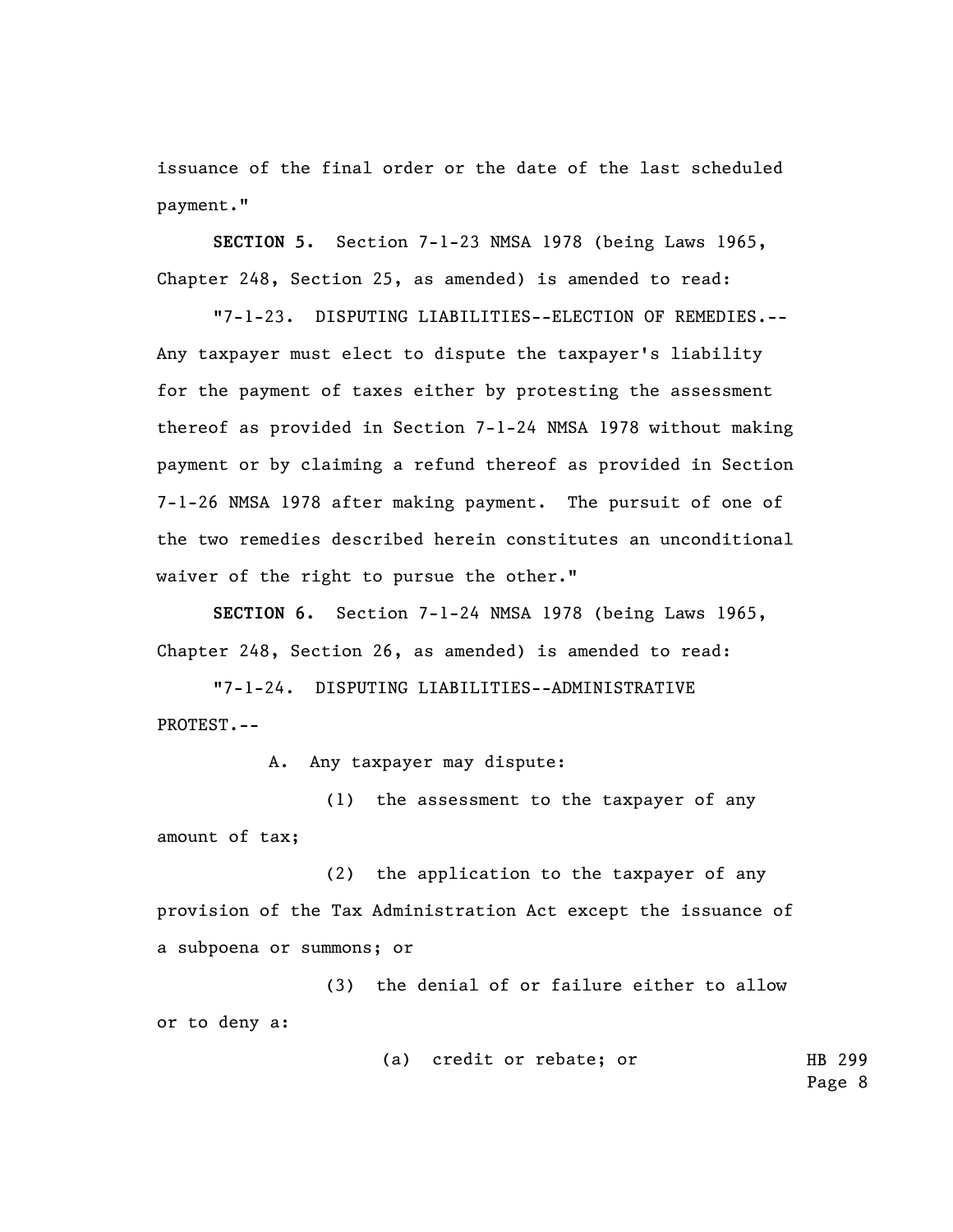(b) claim for refund made in accordance with Section 7-1-26 NMSA 1978.

B. The taxpayer may dispute a matter described in Subsection A of this section by filing with the secretary a written protest. Every protest shall identify the taxpayer and the tax credit, rebate, property or provision of the Tax Administration Act involved and state the grounds for the taxpayer's protest and the affirmative relief requested. The statement of grounds for protest shall specify individual grounds upon which the protest is based and a summary statement of the evidence, if any, expected to be produced supporting each ground asserted; provided that the taxpayer may supplement the statement at any time prior to ten days before any hearing conducted on the protest pursuant to Section 7-1-24.1 NMSA 1978 or, if a scheduling order has been issued, in accordance with the scheduling order. The secretary may, in appropriate cases, provide for an informal conference before setting a hearing of the protest or acting on any claim for refund. In the case of an assessment of tax by the department, a protest may be filed without making payment of the amount assessed.

HB 299 C. Any protest by a taxpayer shall be filed within ninety days of the date of the mailing to or service upon the taxpayer by the department of the notice of assessment or other peremptory notice or demand, the date of mailing or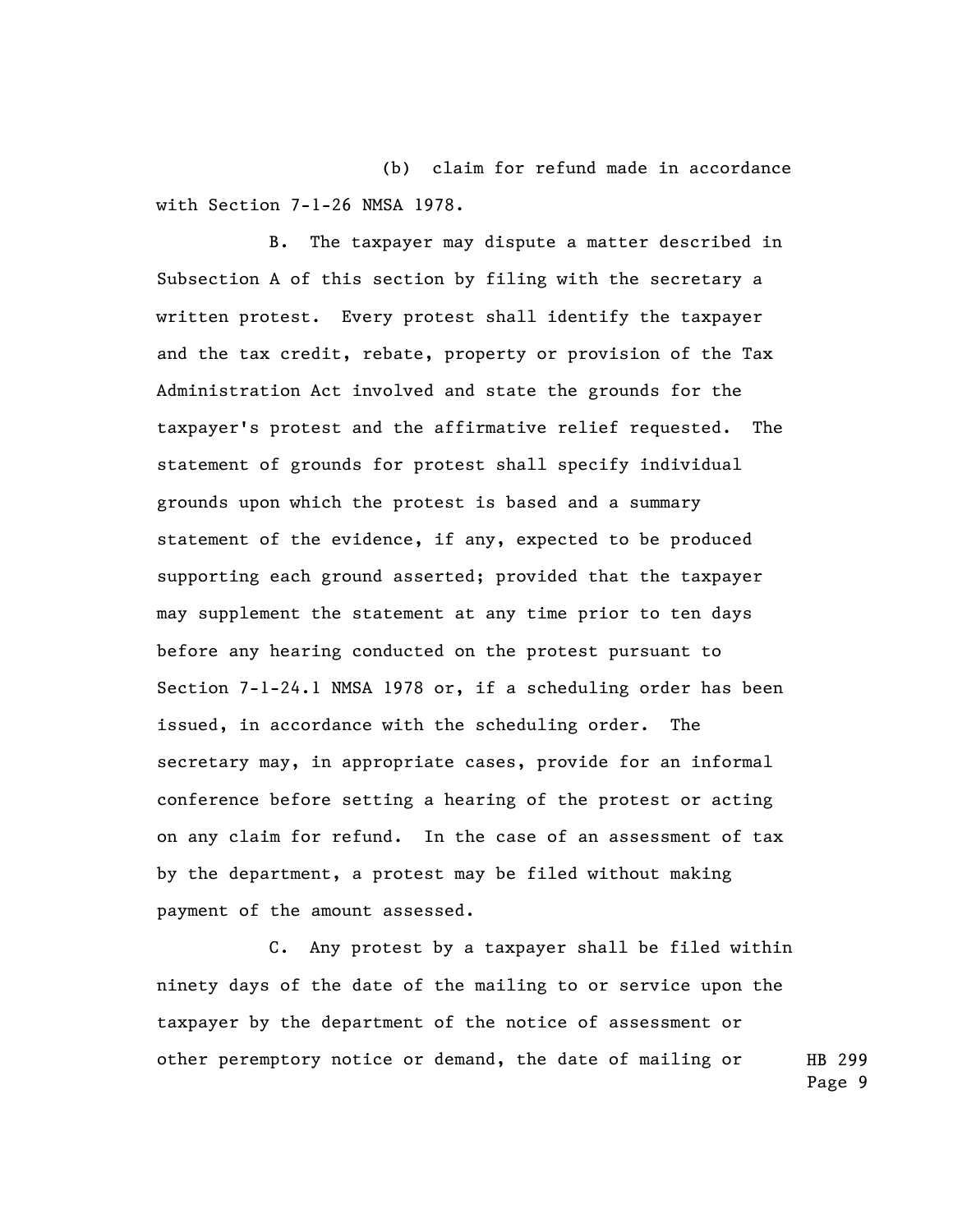filing a return, the date of the application to the taxpayer of the applicable provision of the Tax Administration Act, the date of denial of a claim pursuant to Section 7-1-24.1 NMSA 1978 or the last date upon which the department was required to take action on the claim but failed to take action. If a protest is not filed within the time required, the secretary may proceed to enforce collection of any tax if the taxpayer is delinquent within the meaning of Section 7-1-16 NMSA 1978. The fact that the department did not mail the assessment or other peremptory notice or demand by certified or registered mail or otherwise demand and receive acknowledgment of receipt by the taxpayer shall not be deemed to demonstrate the taxpayer's inability to protest within the required time.

D. No proceedings other than those to enforce collection of any amount assessed as tax and to protect the interest of the state by injunction, as provided in Sections 7-1-31, 7-1-33, 7-1-34, 7-1-40, 7-1-53, 7-1-56 and 7-1-58 NMSA 1978, are stayed by timely filing of a protest under this section.

E. Nothing in this section shall be construed to authorize any criminal proceedings hereunder or to authorize an administrative protest of the issuance of a subpoena or summons."

HB 299 **SECTION 7.** A new section of the Tax Administration Act, Section 7-1-24.1 NMSA 1978, is enacted to read: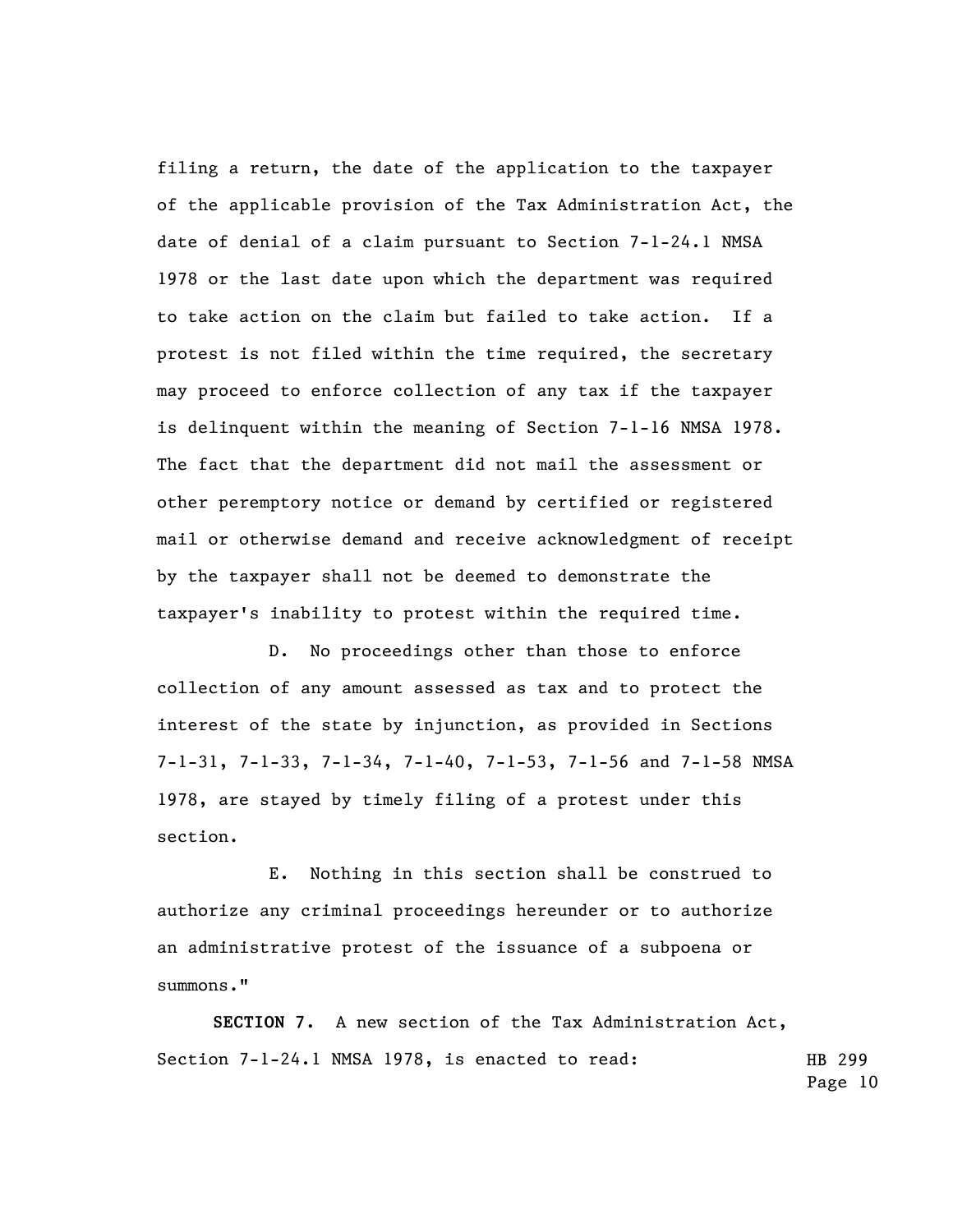"7-1-24.1. DISPUTING LIABILITIES--CONDUCT OF HEARINGS-- HEARING OFFICER.--

A. Upon timely receipt of a protest filed pursuant to Section 7-1-24 NMSA 1978, the department or a hearing officer shall set a date for a hearing within ninety days.

B. A hearing officer shall be designated by the secretary to conduct the hearing. A taxpayer may appear at a hearing on the taxpayer's own behalf or may be represented by a bona fide employee, an attorney, a certified public accountant, a registered public accountant or, with respect only to tax imposed pursuant to the Income Tax Act, a person who is an enrolled agent for federal income tax purposes. If the department and the taxpayer agree, the hearing may be conducted via videoconference. A hearing shall not be open to the public except upon request of the taxpayer. A hearing officer may postpone or continue a hearing at the hearing officer's discretion.

HB 299 C. A hearing officer shall not engage or participate as an employee of the department in the enforcement or formulation of general tax policy, other than to conduct hearings. A taxpayer may request that the secretary determine whether a hearing officer engaged or participated in the enforcement or formulation of general tax policy and whether that engagement or participation affects the hearing officer's impartiality in a particular matter.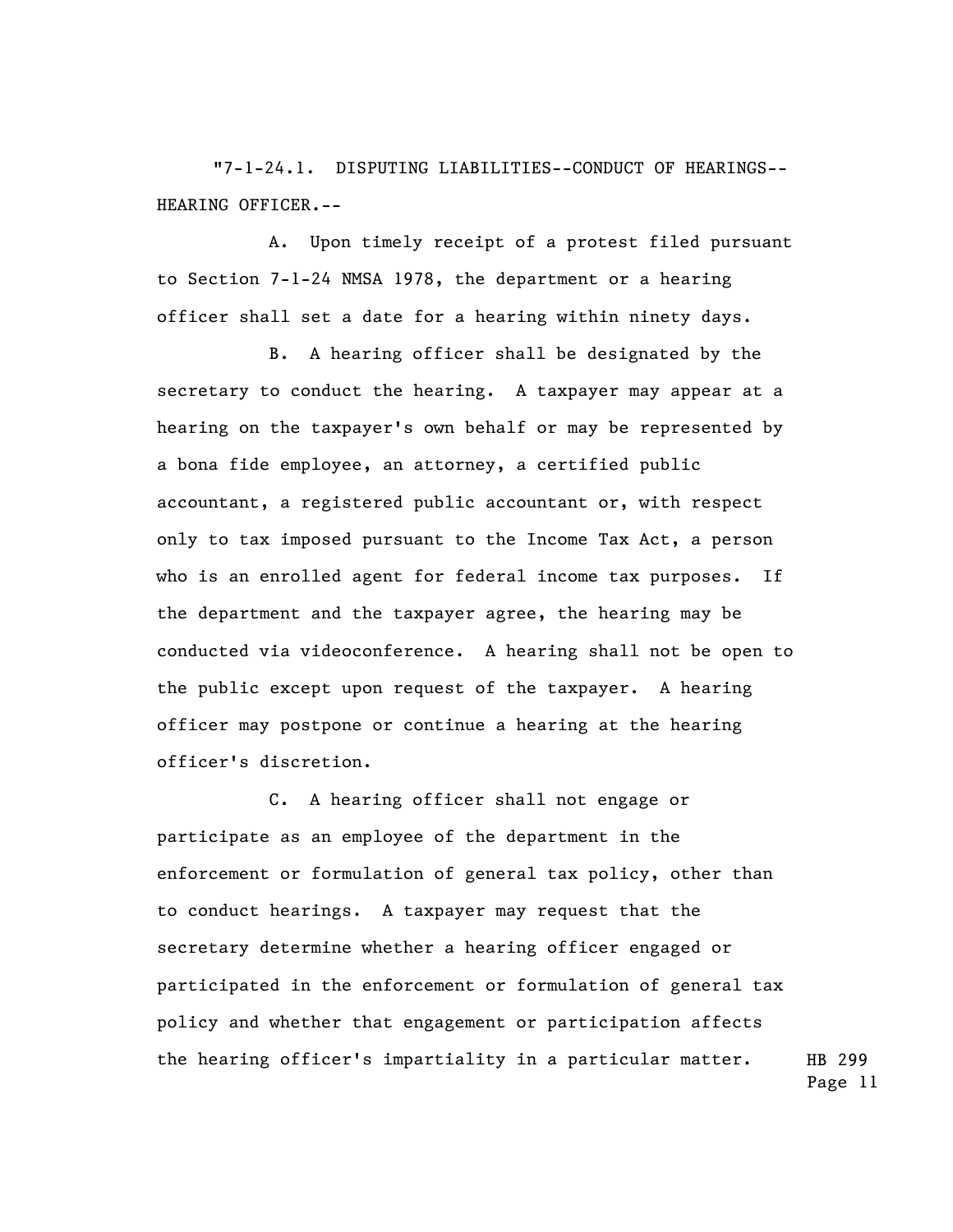The secretary may designate another hearing officer for the matter to avoid actual or apparent prejudice.

D. A hearing officer shall not engage in ex-parte communications concerning the substantive issues of any matter that has been protested while that matter is still pending. If the secretary determines that a hearing officer has engaged in prohibited ex-parte communications, the secretary shall designate another hearing officer for that matter.

E. The rules of evidence shall not apply in a hearing. The hearing officer may require reasonable substantiation of statements or records tendered, the accuracy or truth of which is in reasonable doubt, to rule on the admissibility of evidence. A taxpayer may request a written ruling on a contested question of evidence in a matter in which the taxpayer has filed a written protest and for which that protest is pending.

F. In hearings before a hearing officer, the Rules of Civil Procedure for the District Courts shall not apply. The hearing officer shall conduct a hearing to allow the ample and fair presentation of both complaints and defenses. The hearing officer shall hear arguments, permit discovery, entertain and dispose of motions, require written expositions of the case as the circumstances justify and render a decision in accordance with the law and the evidence presented and admitted. A taxpayer may request a written ruling on any

HB 299 Page 12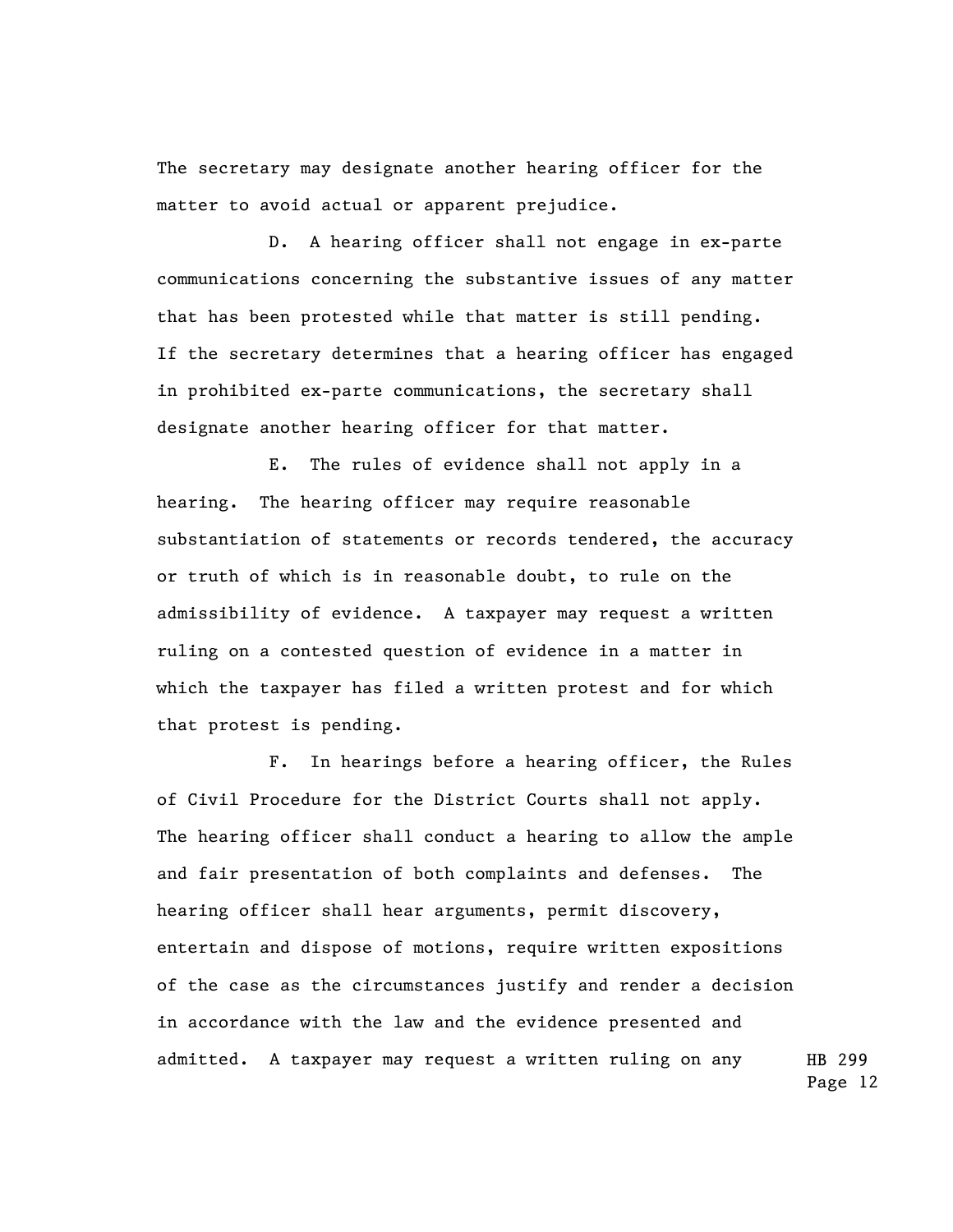contested question of procedure in a matter in which the taxpayer has filed a written protest and for which that protest is pending.

G. In the case of a hearing of any protest, the hearing officer shall make and preserve a complete record of the proceedings. At the beginning of the hearing, the hearing officer shall inform the taxpayer of the taxpayer's right to representation. The hearing officer, within thirty days of the conclusion of the hearing, shall inform the protestant in writing of the decision and of the protestant's right to, and the requirements for perfection of, an appeal from the decision to the court of appeals and of the consequences of a failure to appeal. The written decision shall embody an order granting or denying the relief requested or granting or denying a part of the relief requested as appropriate.

 H. A taxpayer with two or more protests containing related issues may request that the protests be combined and heard jointly. The hearing officer shall grant the request to combine protests unless it would create an unreasonable burden on the department."

**SECTION 8.** Section 7-1-26 NMSA 1978 (being Laws 1965, Chapter 248, Section 28, as amended) is amended to read:

"7-1-26. DISPUTING LIABILITIES--CLAIM FOR CREDIT, REBATE OR REFUND.--

> HB 299 Page 13 A. Any person who believes that an amount of tax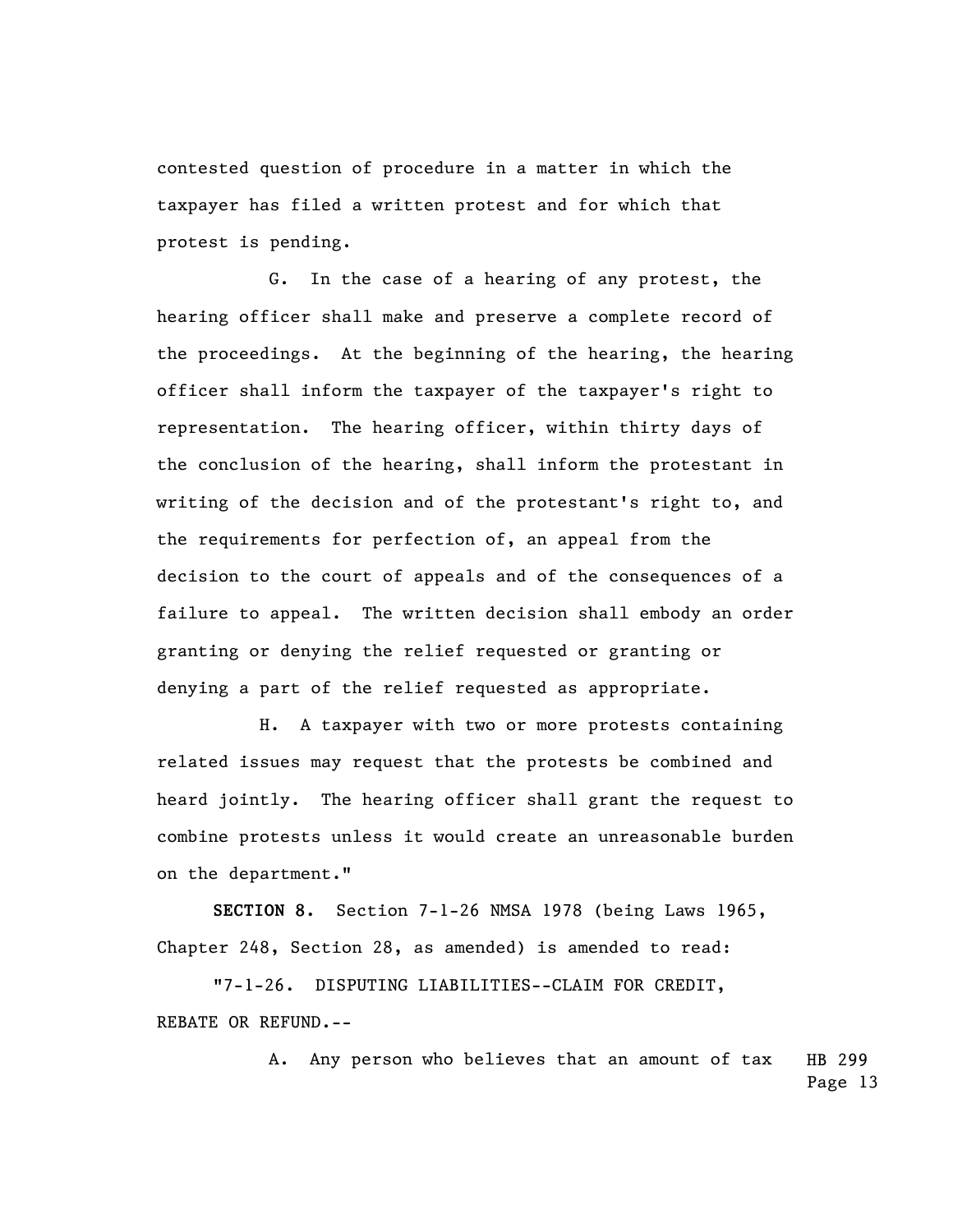has been paid by or withheld from that person in excess of that for which the person was liable, who has been denied any credit or rebate claimed or who claims a prior right to property in the possession of the department pursuant to a levy made under authority of Sections 7-1-31 through 7-1-34 NMSA 1978 may claim a refund by directing to the secretary, within the time limited by the provisions of Subsections D and E of this section, a written claim for refund. Except as provided in Subsection I of this section, a refund claim shall include:

(1) the taxpayer's name, address and identification number;

(2) the type of tax for which a refund is being claimed, the credit or rebate denied or the property levied upon;

(3) the sum of money or other property being claimed;

(4) with respect to refund, the period for which overpayment was made; and

(5) a brief statement of the facts and the law on which the claim is based, which may be referred to as the "basis for the refund".

B. The secretary or the secretary's delegate may allow the claim in whole or in part or may deny the claim.

> HB 299 (1) If the claim is denied in whole or in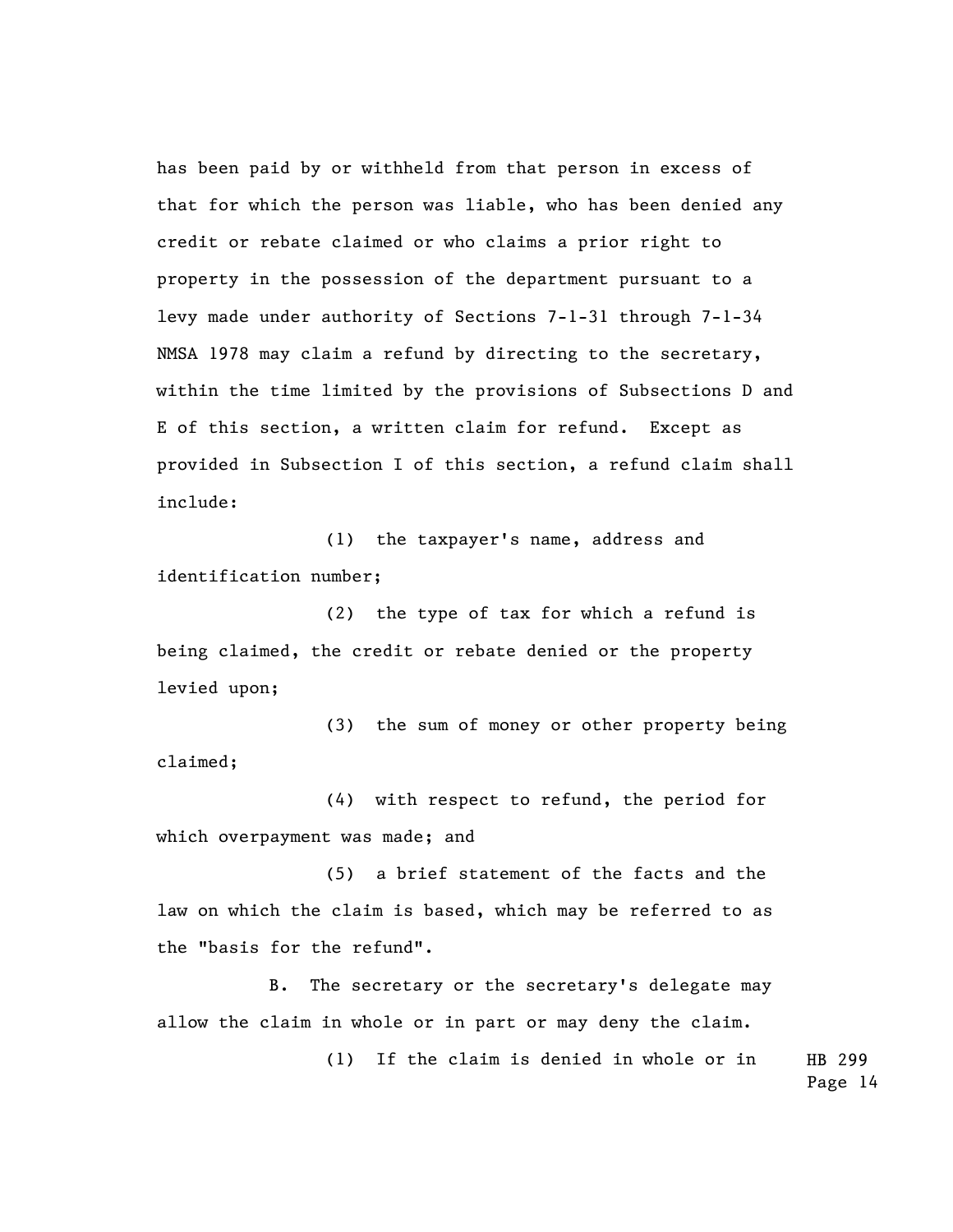part in writing, no claim may be refiled with respect to that which was denied, but the person, within ninety days after either the mailing or delivery of the denial of all or any part of the claim, may elect to pursue one, but not more than one, of the remedies in Subsection C of this section.

(2) If the department has neither granted nor denied any portion of a claim for refund within one hundred twenty days of the date the claim was mailed or delivered to the department, the person may refile it within the time limits set forth in Subsection D of this section or may within ninety days elect to pursue one, but only one, of the remedies in Subsection C of this section. After the expiration of the two hundred ten days from the date the claim was mailed or delivered to the department, the department may not approve or disapprove the claim unless the person has pursued one of the remedies under Subsection C of this section.

C. A person may elect to pursue one, but only one, of the remedies in Paragraphs (1) and (2) of this subsection. In any case, if a person does timely pursue more than one remedy, the person shall be deemed to have elected the first remedy invoked. The remedies are as follows:

HB 299 (1) the person may direct to the secretary, pursuant to the provisions of Section 7-1-24 NMSA 1978, a written protest against the denial of, or failure to either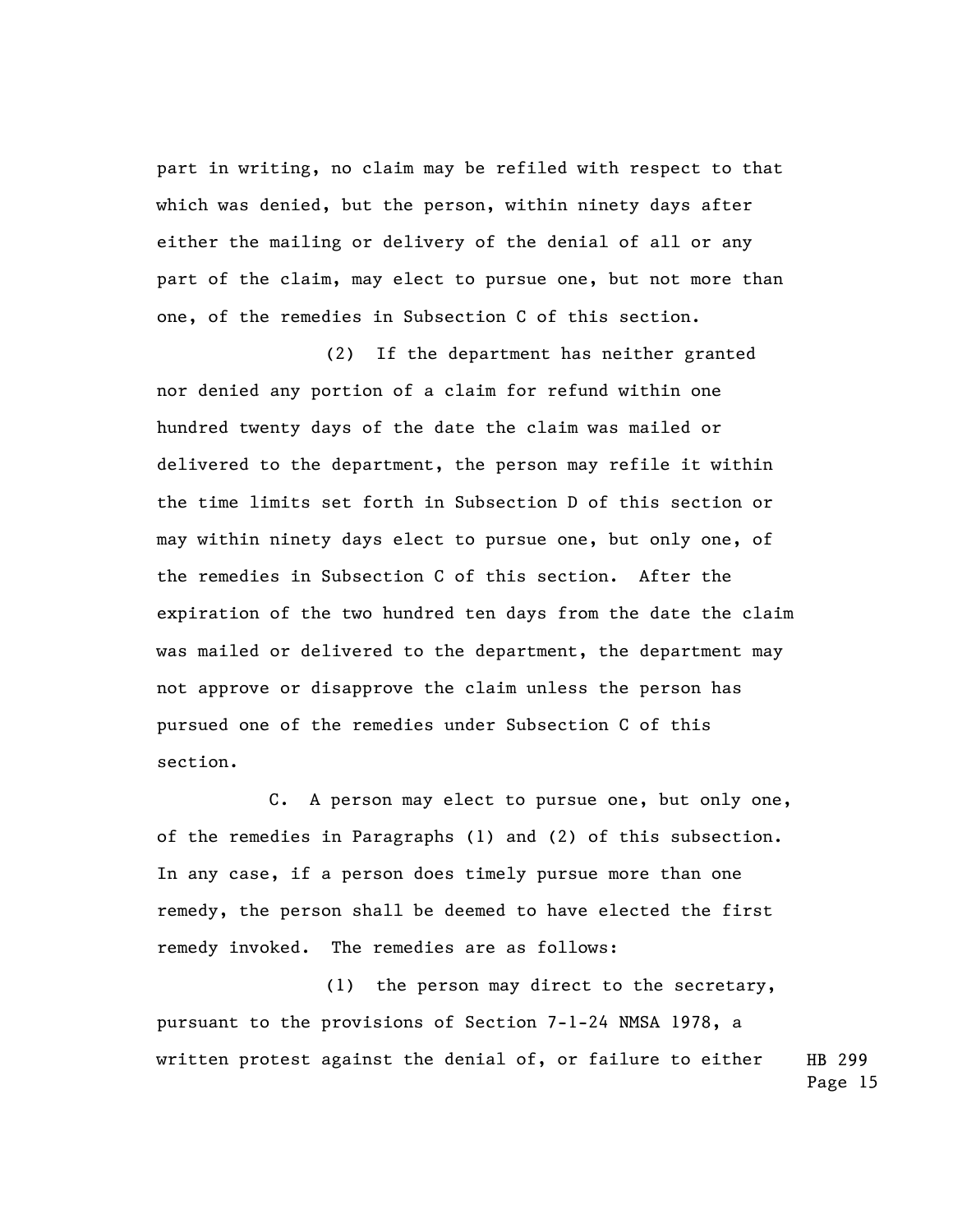allow or deny the claim or portion of the claim; or

(2) the person may commence a civil action in the district court for Santa Fe county by filing a complaint setting forth the circumstance of the claimed overpayment, denied credit or rebate or denial of a prior right to property levied upon by the department alleging that on account thereof the state is indebted to the plaintiff in the amount or property stated, together with any interest allowable, demanding the refund to the plaintiff of that amount or property and reciting the facts of the claim for refund. The plaintiff or the secretary may appeal from any final decision or order of the district court to the court of appeals.

D. Except as otherwise provided in Subsection E of this section, no credit or refund of any amount may be allowed or made to any person unless as the result of a claim made by that person as provided in this section:

(1) within three years of the end of the calendar year in which:

(a) the payment was originally due or the overpayment resulted from an assessment by the department pursuant to Section 7-1-17 NMSA 1978, whichever is later;

disapproval by any agency of the United States or the state of HB 299 Page 16 (b) the final determination of value occurs with respect to any overpayment that resulted from a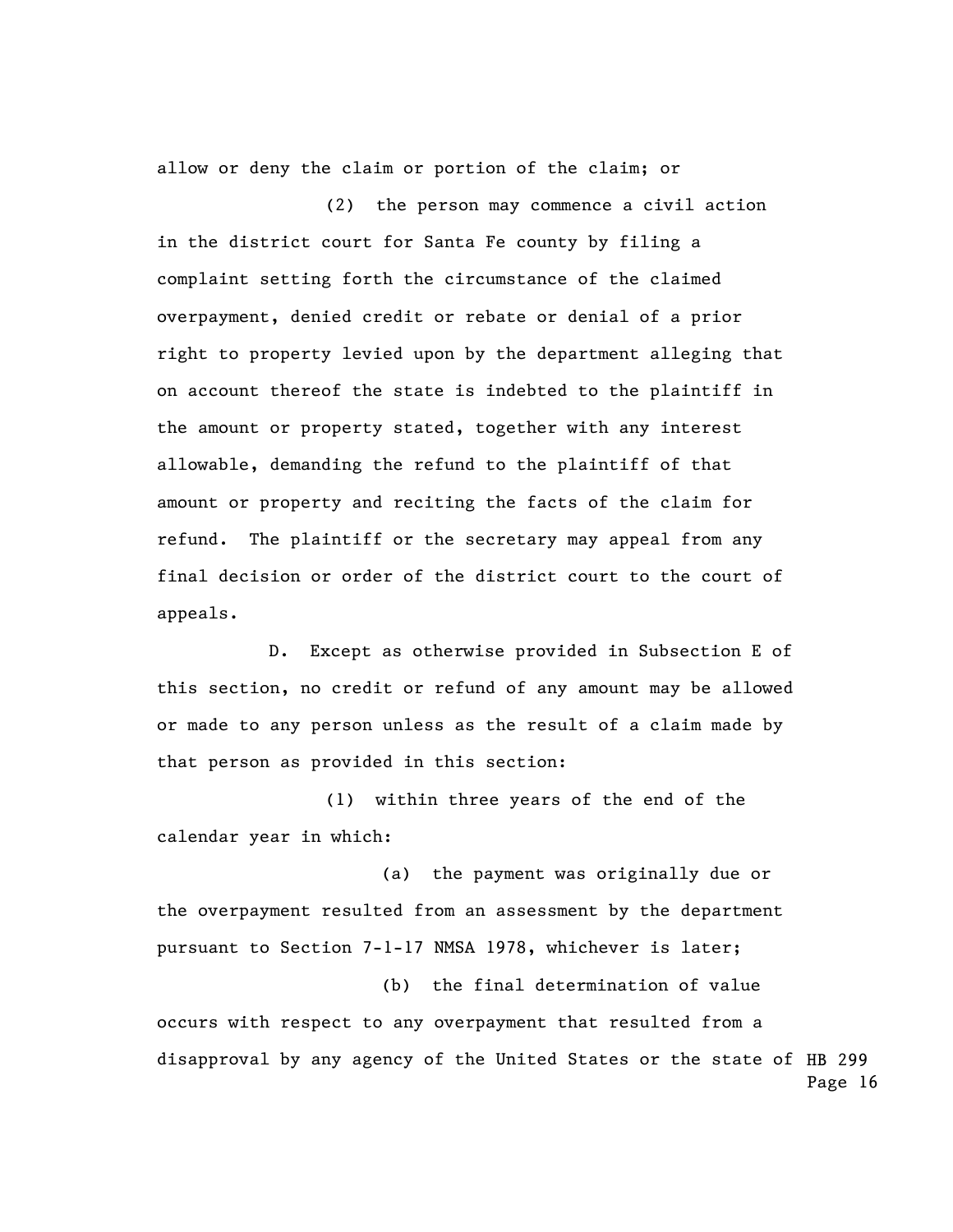New Mexico or any court of increase in value of a product subject to taxation under the Oil and Gas Severance Tax Act, the Oil and Gas Conservation Tax Act, the Oil and Gas Emergency School Tax Act, the Oil and Gas Ad Valorem Production Tax Act or the Natural Gas Processors Tax Act; (c) property was levied upon pursuant

to the provisions of the Tax Administration Act; or (d) an overpayment of New Mexico tax

resulted from: 1) an internal revenue service audit adjustment or a federal refund paid due to an adjustment of an audit by the internal revenue service or an amended federal return; or 2) making a change to a federal return for which federal approval is required by the Internal Revenue Code;

(2) when an amount of a claim for credit under the provisions of the Investment Credit Act, Laboratory Partnership with Small Business Tax Credit Act or Technology Jobs Tax Credit Act or for the rural job tax credit pursuant to Section 7-2E-1.1 NMSA 1978 or similar credit has been denied, the taxpayer may claim a refund of the credit no later than one year after the date of the denial;

HB 299 Page 17 (3) when a taxpayer under audit by the department has signed a waiver of the limitation on assessments on or after July 1, 1993 pursuant to Subsection F of Section 7-1-18 NMSA 1978, the taxpayer may file a claim for refund of the same tax paid for the same period for which the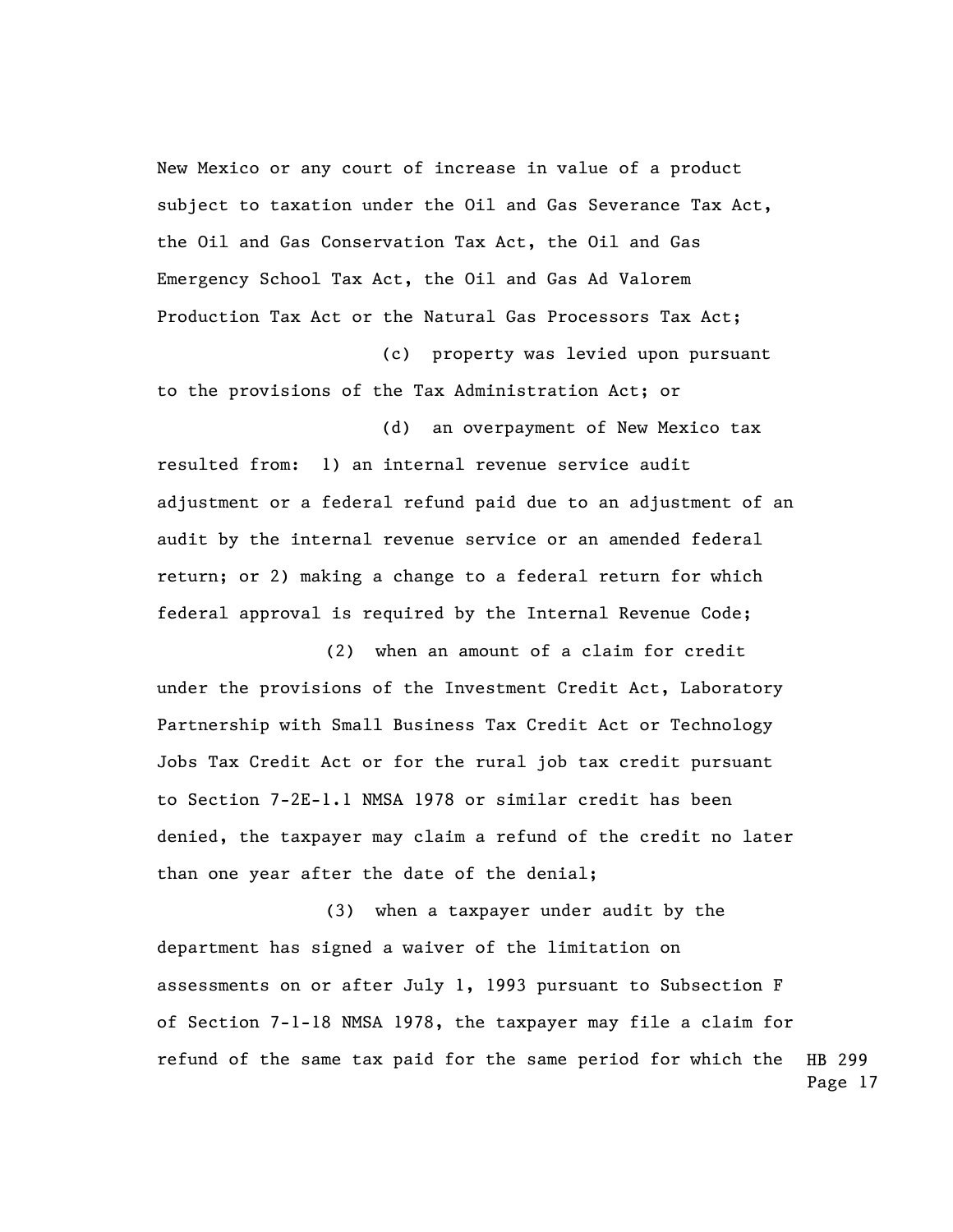waiver was given, until a date one year after the later of the date of the mailing of an assessment issued pursuant to the audit, the date of the mailing of final audit findings to the taxpayer or the date a proceeding is begun in court by the department with respect to the same tax and the same period;

(4) if the payment of an amount of tax was not made within three years of the end of the calendar year in which the original due date of the tax or date of the assessment of the department occurred, a claim for refund of that amount of tax can be made within one year of the date on which the tax was paid; or

(5) when a taxpayer has been assessed a tax on or after July 1, 1993 under Subsection B, C or D of Section 7-1-18 NMSA 1978 and when the assessment applies to a period ending at least three years prior to the beginning of the year in which the assessment was made, the taxpayer may claim a refund for the same tax for the period of the assessment or for any period following that period within one year of the date of the assessment unless a longer period for claiming a refund is provided in this section.

actual destruction and the claim for refund is made within six HB 299 Page 18 E. No credit or refund shall be allowed or made to any person claiming a refund of gasoline tax under Section 7-13-11 NMSA 1978 unless notice of the destruction of the gasoline was given the department within thirty days of the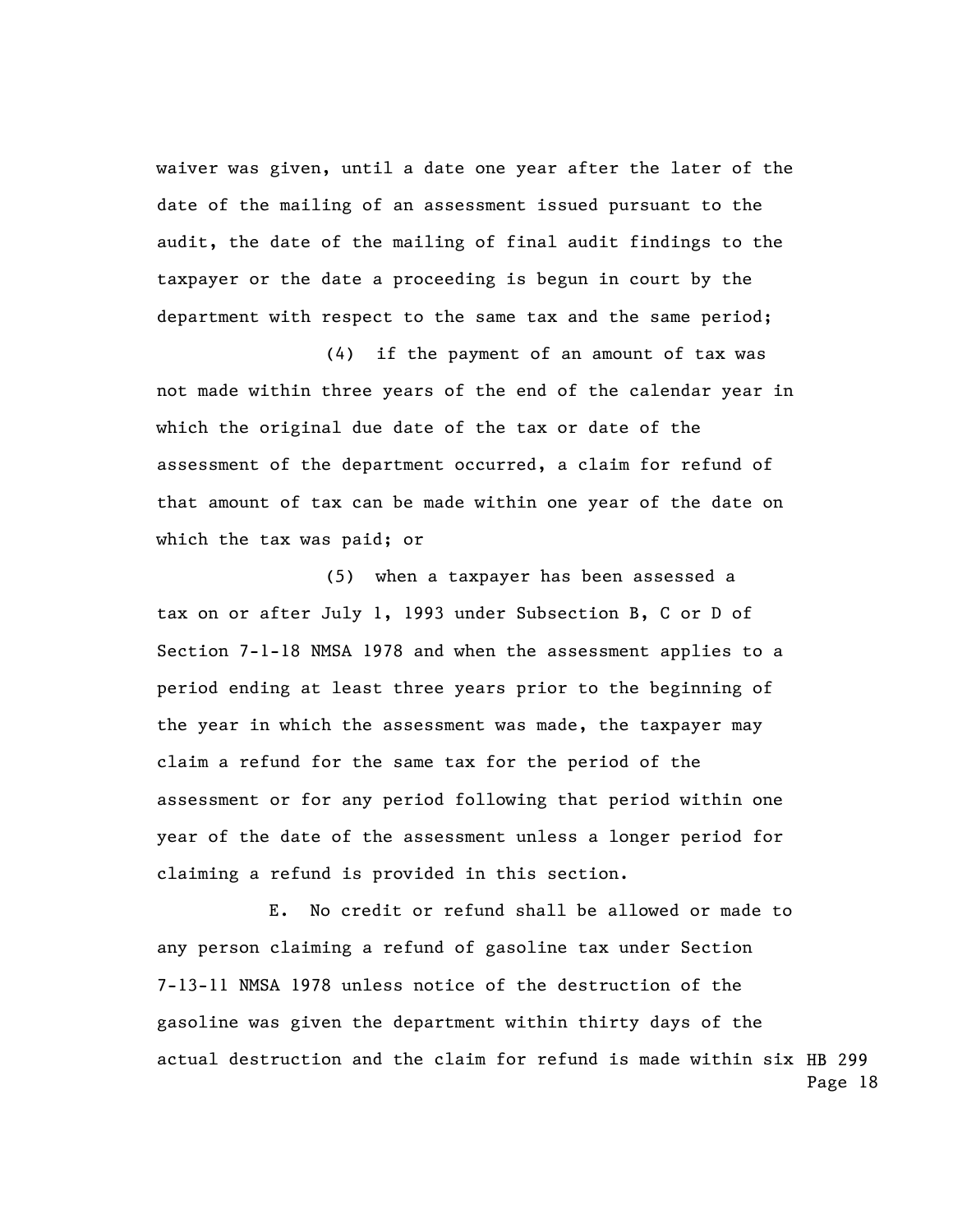months of the date of destruction. No credit or refund shall be allowed or made to any person claiming a refund of gasoline tax under Section 7-13-17 NMSA 1978 unless the refund is claimed within six months of the date of purchase of the gasoline and the gasoline has been used at the time the claim for refund is made.

F. If as a result of an audit by the department or a managed audit covering multiple periods an overpayment of tax is found in any period under the audit, that overpayment may be credited against an underpayment of the same tax found in another period under audit pursuant to Section 7-1-29 NMSA 1978, provided that the taxpayer files a claim for refund for the overpayments identified in the audit.

G. Any refund of tax paid under any tax or tax act administered under Subsection B of Section 7-1-2 NMSA 1978 may be made, at the discretion of the department, in the form of credit against future tax payments if future tax liabilities in an amount at least equal to the credit amount reasonably may be expected to become due.

HB 299 H. For the purposes of this section, the term "oil and gas tax return" means a return reporting tax due with respect to oil, natural gas, liquid hydrocarbons, carbon dioxide, helium or nonhydrocarbon gas pursuant to the Oil and Gas Severance Tax Act, the Oil and Gas Conservation Tax Act, the Oil and Gas Emergency School Tax Act, the Oil and Gas Ad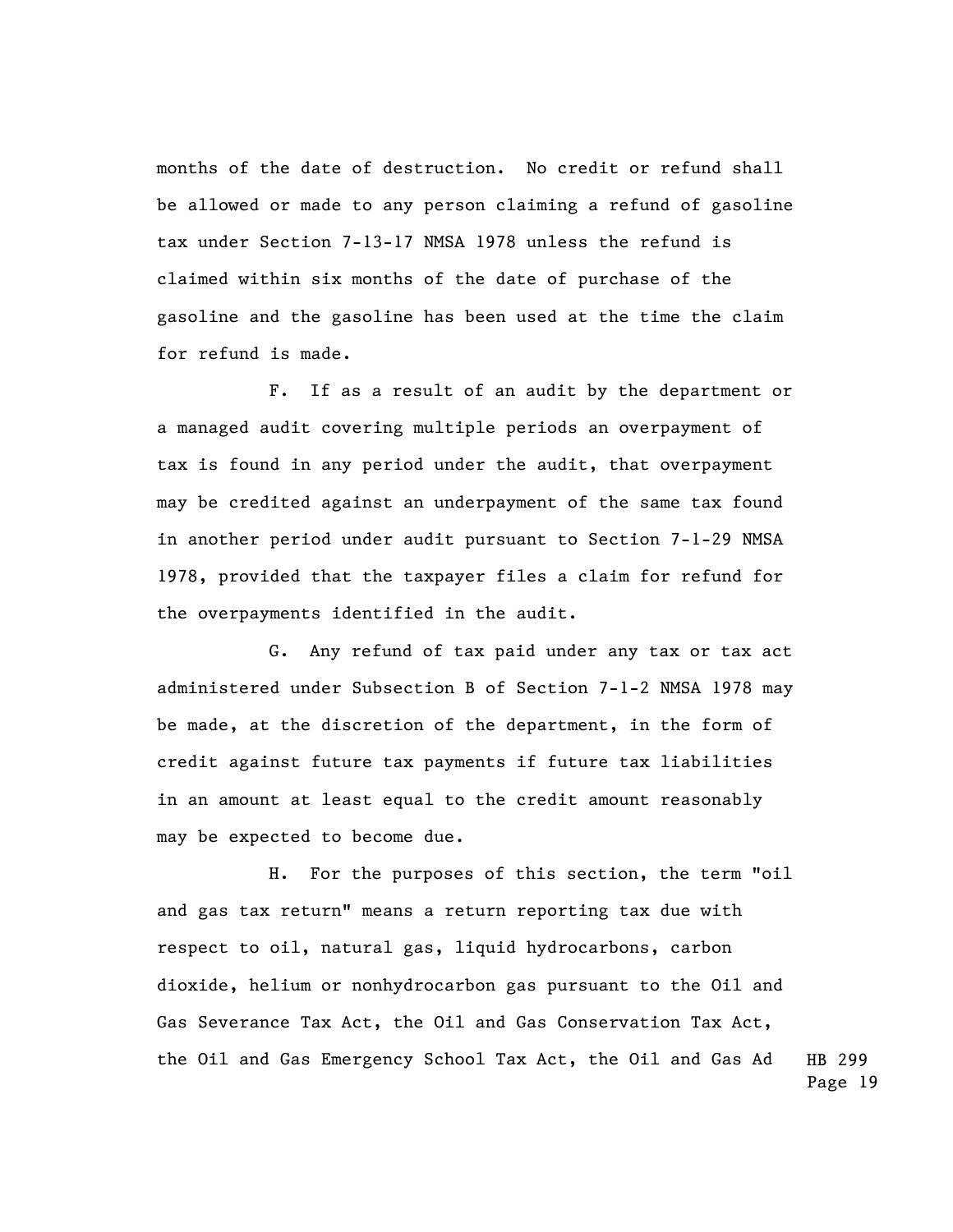Valorem Production Tax Act, the Natural Gas Processors Tax Act or the Oil and Gas Production Equipment Ad Valorem Tax Act.

I. The filing of a fully completed original income tax return, corporate income tax return, corporate income and franchise tax return, estate tax return or special fuel excise tax return that shows a balance due the taxpayer or a fully completed amended income tax return, an amended corporate income tax return, an amended corporate income and franchise tax return, an amended estate tax return, an amended special fuel excise tax return or an amended oil and gas tax return that shows a lesser tax liability than the original return constitutes the filing of a claim for refund for the difference in tax due shown on the original and amended returns."

**SECTION 9.** Section 7-1-28 NMSA 1978 (being Laws 1965, Chapter 248, Section 30, as amended) is amended to read:

"7-1-28. AUTHORITY FOR ABATEMENTS OF ASSESSMENTS OF  $TAX$ .  $--$ 

HB 299 A. In response to a written protest against an assessment, submitted in accordance with the provisions of Section 7-1-24 NMSA 1978, but before any court acquires jurisdiction of the matter, or when a "notice of assessment of taxes" is incorrect, the secretary or the secretary's delegate may abate any part of an assessment determined by the secretary or the secretary's delegate to have been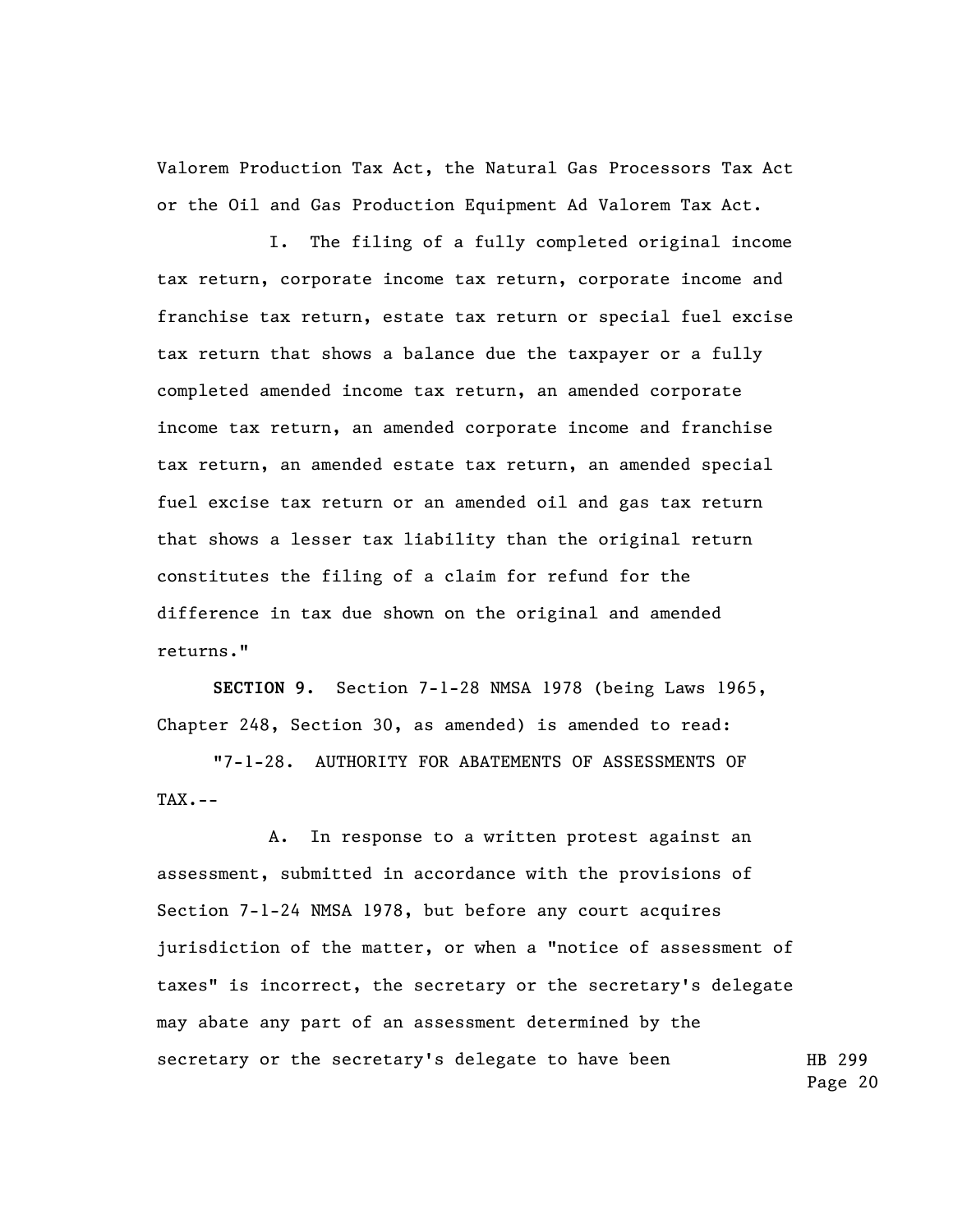incorrectly, erroneously or illegally made. An abatement in the amount of twenty thousand dollars (\$20,000) or more shall be made with the prior approval of the attorney general; except that the secretary or the secretary's delegate may make abatements with respect to the Oil and Gas Severance Tax Act, the Oil and Gas Conservation Tax Act, the Oil and Gas Emergency School Tax Act, the Oil and Gas Ad Valorem Production Tax Act, the Natural Gas Processors Tax Act or the Oil and Gas Production Equipment Ad Valorem Tax Act, abatements of gasoline tax made under Section 7-13-17 NMSA 1978 and abatements of cigarette tax made under the Cigarette Tax Act without the prior approval of the attorney general regardless of the amount.

B. Pursuant to the final order of the district court, the court of appeals, the supreme court of New Mexico or any federal court, from which order, appeal or review is not successfully taken by the department, adjudging that any person is not required to pay any portion of tax assessed to that person, the secretary or the secretary's delegate shall cause that amount of the assessment to be abated.

C. Pursuant to a compromise of taxes agreed to by the secretary and according to the terms of the closing agreement formalizing the compromise, the secretary or the secretary's delegate shall cause the abatement of the appropriate amount of any assessment of tax.

HB 299 Page 21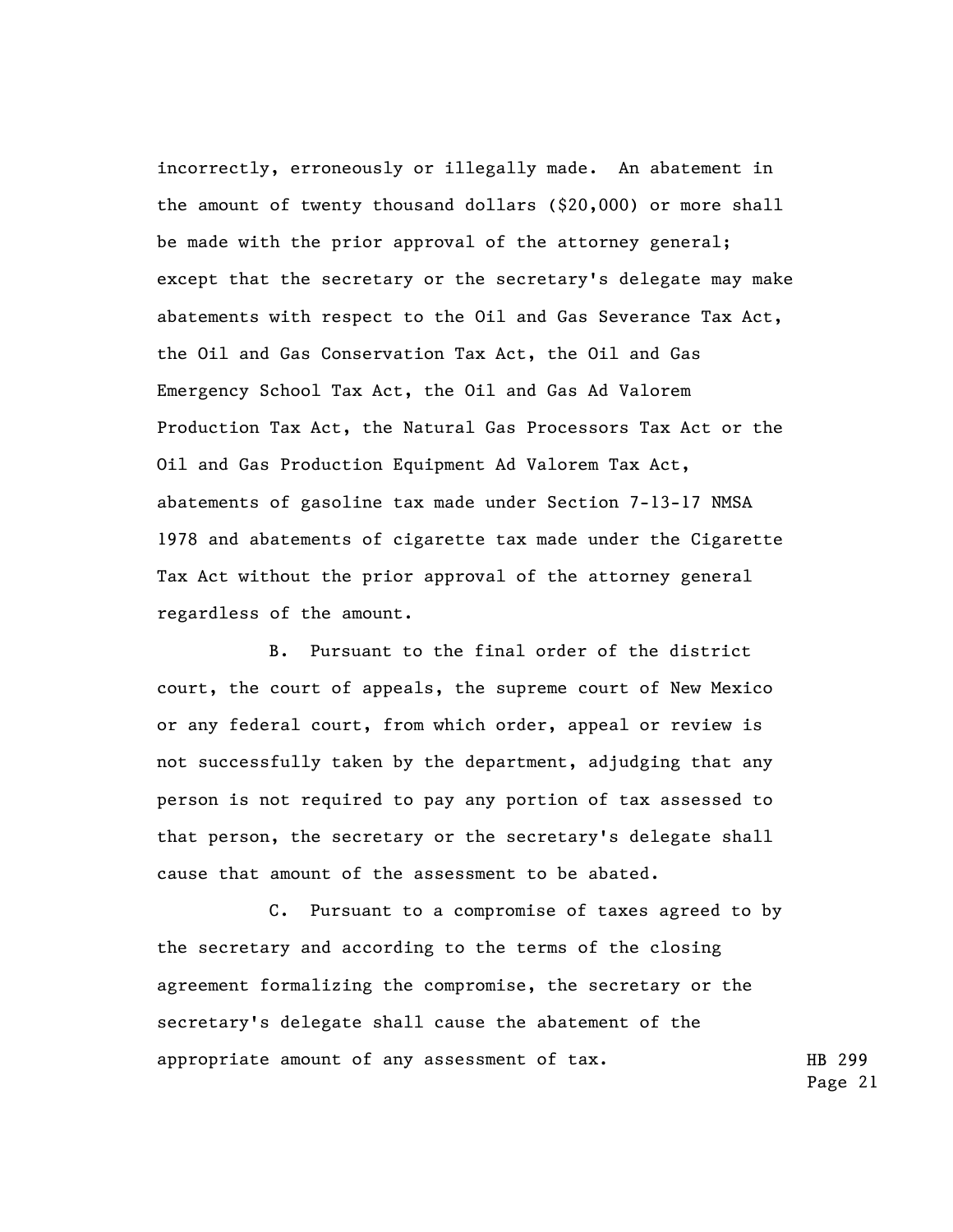D. The secretary or the secretary's delegate shall cause the abatement of the amount of an assessment of tax that is equal to the amount of fee paid to or retained by an outof-state attorney or collection agency from a judgment or the amount collected by the attorney or collection agency pursuant to Section 7-1-58 NMSA 1978.

E. Records of abatements made in excess of ten thousand dollars (\$10,000) shall be available for inspection by the public. The department shall keep such records for a minimum of three years from the date of the abatement.

F. In response to a timely protest pursuant to Section 7-1-24 NMSA 1978 of an assessment by the department and notwithstanding any other provision of the Tax Administration Act, the secretary or the secretary's delegate may abate that portion of an assessment of tax, including applicable penalties and interest, representing the amount of tax previously paid by another person on behalf of the taxpayer on the same transaction; provided that the requirements of equitable recoupment are met. For purposes of this subsection, the protest pursuant to Section 7-1-24 NMSA 1978 of the department's assessment may be made by the taxpayer to whom the assessment was issued or by the other person who claims to have previously paid the tax on behalf of the taxpayer."

HB 299 Page 22 **SECTION 10.** Section 7-1-29 NMSA 1978 (being Laws 1965,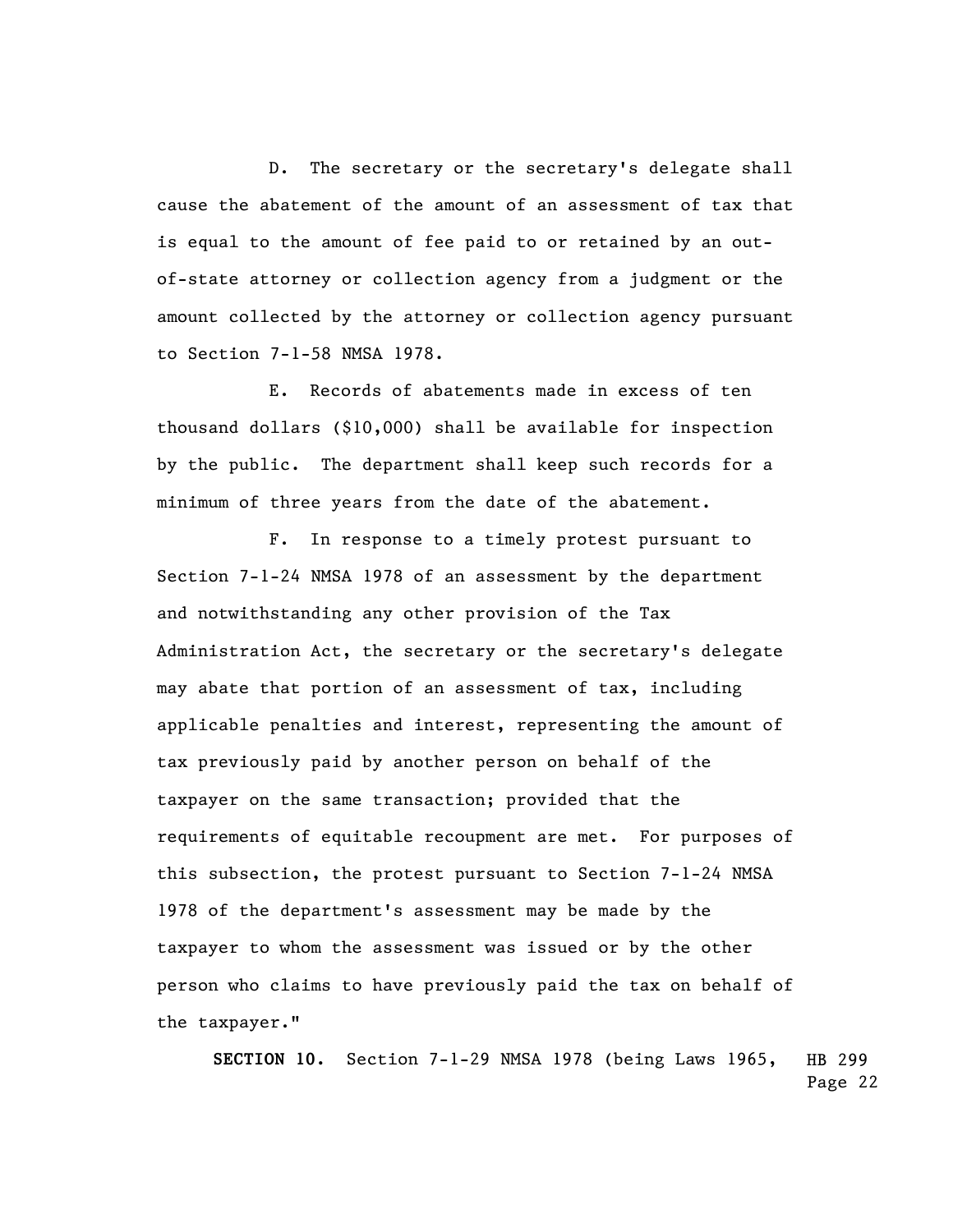Chapter 248, Section 31, as amended) is amended to read:

"7-1-29. AUTHORITY TO MAKE REFUNDS OR CREDITS.--

A. In response to a claim for refund, credit or rebate made as provided in Section 7-1-26 NMSA 1978, but before a court acquires jurisdiction of the matter, the secretary or the secretary's delegate may authorize payment to a person in the amount of the creditor or rebate claimed or refund an overpayment of tax determined by the secretary or the secretary's delegate to have been erroneously made by the person, together with allowable interest. A payment of a credit rebate claimed or a refund of tax and interest erroneously paid amounting to twenty thousand dollars (\$20,000) or more shall be made with the prior approval of the attorney general, except that the secretary or the secretary's delegate may make refunds with respect to the Oil and Gas Severance Tax Act, the Oil and Gas Conservation Tax Act, the Oil and Gas Emergency School Tax Act, the Oil and Gas Ad Valorem Production Tax Act, the Natural Gas Processors Tax Act or the Oil and Gas Production Equipment Ad Valorem Tax Act, Section 7-13-17 NMSA 1978 and the Cigarette Tax Act without the prior approval of the attorney general regardless of the amount.

HB 299 Page 23 B. Pursuant to the final order of the district court, the court of appeals, the supreme court of New Mexico or a federal court, from which order, appeal or review is not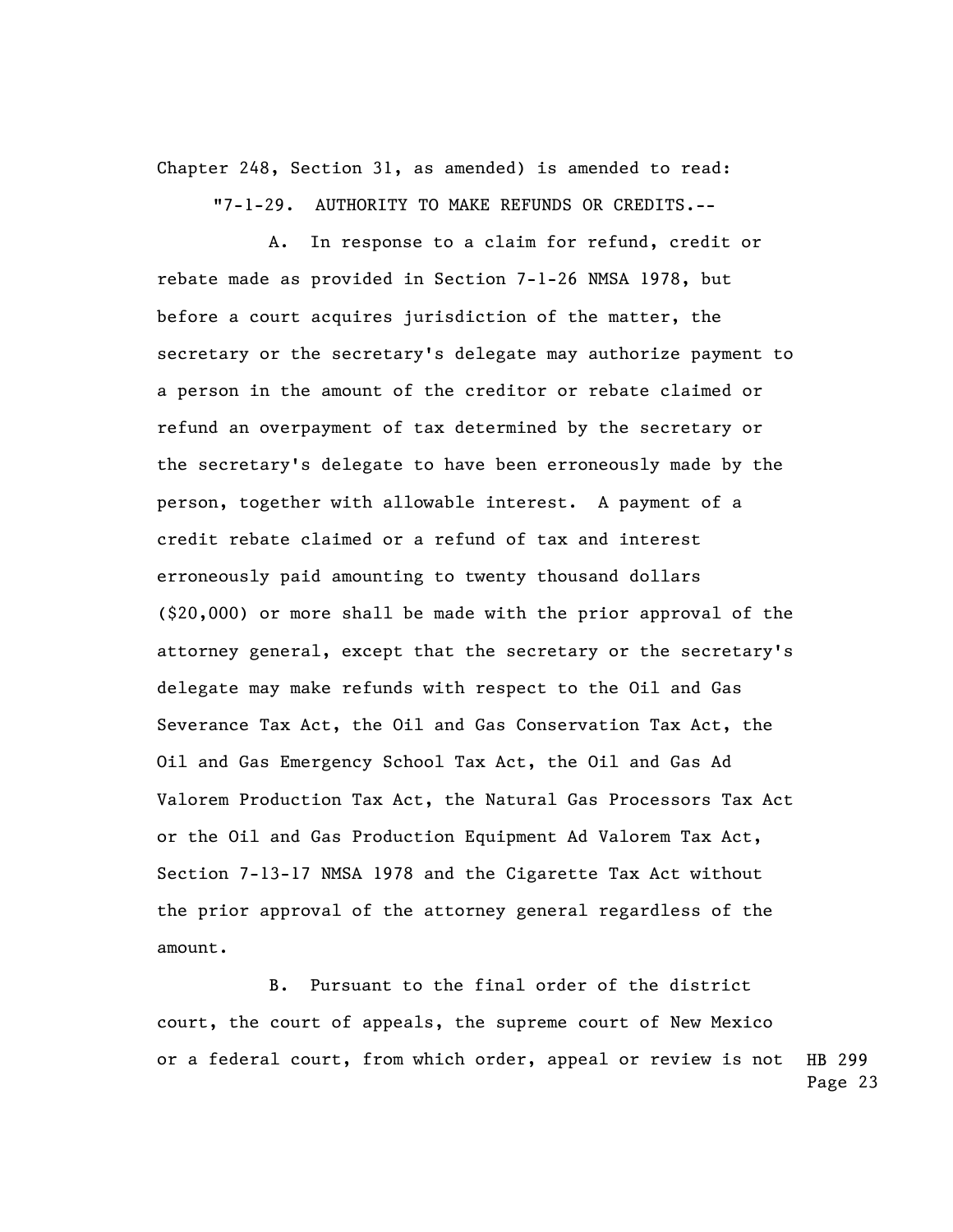successfully taken, adjudging that a person has properly claimed a credit or rebate or made an overpayment of tax, the secretary shall authorize the payment to the person of the amount thereof.

C. In the discretion of the secretary, any amount of credit or rebate to be paid or tax to be refunded may be offset against any amount of tax for which the person due to receive the credit, rebate payment or refund is liable. The secretary or the secretary's delegate shall give notice to the taxpayer that the credit, rebate payment or refund will be made in this manner, and the taxpayer shall be entitled to interest pursuant to Section 7-1-68 NMSA 1978 until the tax liability is credited with the credit, rebate or refund amount.

HB 299 Page 24 D. In an audit by the department or a managed audit covering multiple reporting periods in which both underpayments and overpayments of a tax have been made in different reporting periods, the department shall credit the tax overpayments against the underpayments, provided that the taxpayer files a claim for refund of the overpayments. An overpayment shall be applied as a credit first to the earliest underpayment and then to succeeding underpayments. An underpayment of tax to which an overpayment is credited pursuant to this section shall be deemed paid in the period in which the overpayment was made or the period to which the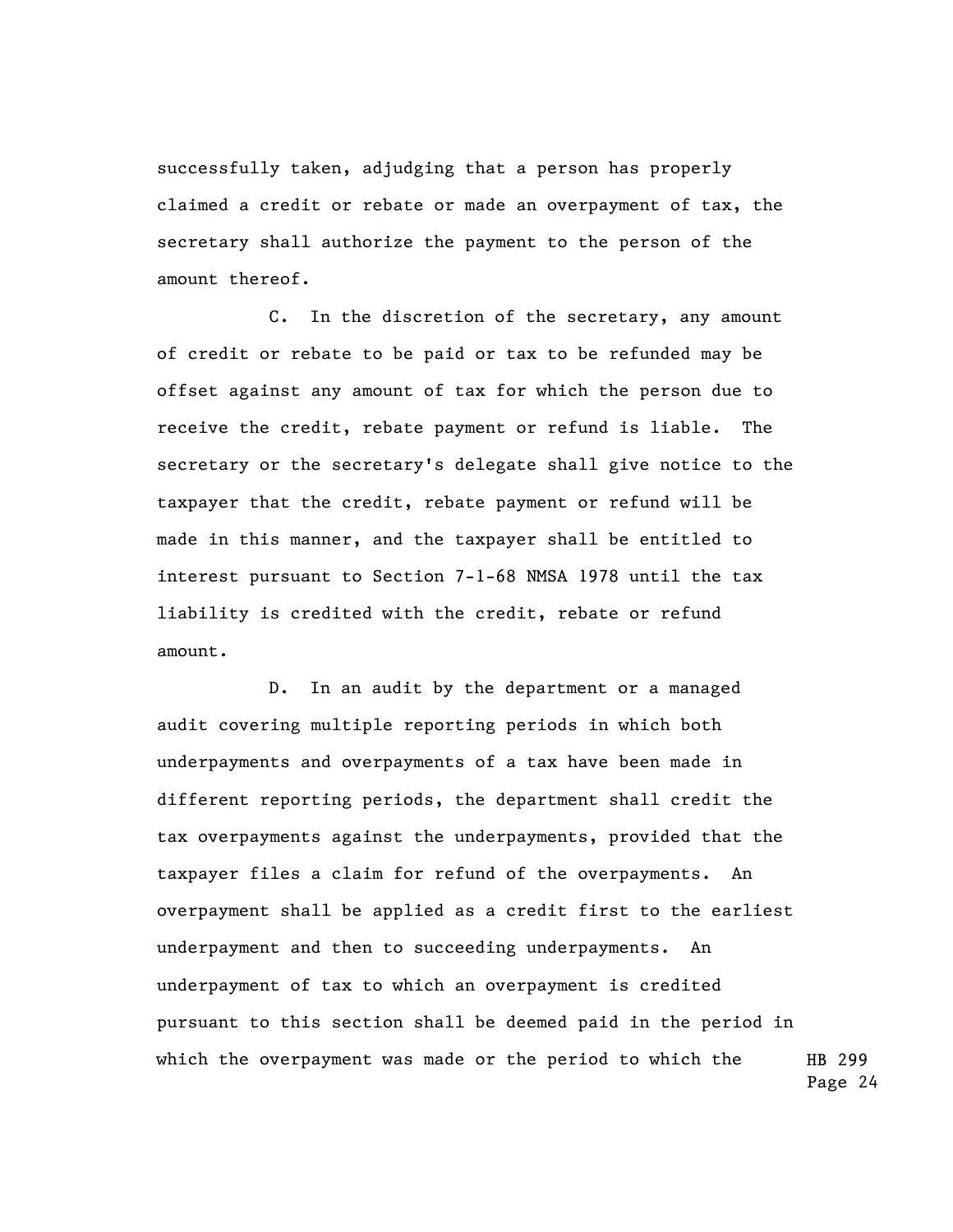overpayment was credited against an underpayment, whichever is later. If the overpayments credited pursuant to this section exceed the underpayments of a tax, the amount of the net overpayment for the periods covered in the audit shall be refunded to the taxpayer.

E. When a taxpayer makes a payment identified to a particular return or assessment, and the department determines that the payment exceeds the amount due pursuant to that return or assessment, the secretary may apply the excess to the taxpayer's other liabilities pursuant to the tax acts to which the return or assessment applies, without requiring the taxpayer to file a claim for a refund. The liability to which an overpayment is applied pursuant to this section shall be deemed paid in the period in which the overpayment was made or the period to which the overpayment was applied, whichever is later.

F. If the department determines, upon review of an original or amended income tax return, corporate income and franchise tax return, estate tax return, special fuels excise tax return or oil and gas tax return, that there has been an overpayment of tax for the taxable period to which the return or amended return relates in excess of the amount due to be refunded to the taxpayer pursuant to the provisions of Subsection I of Section 7-1-26 NMSA 1978, the department may refund that excess amount to the taxpayer without requiring

HB 299 Page 25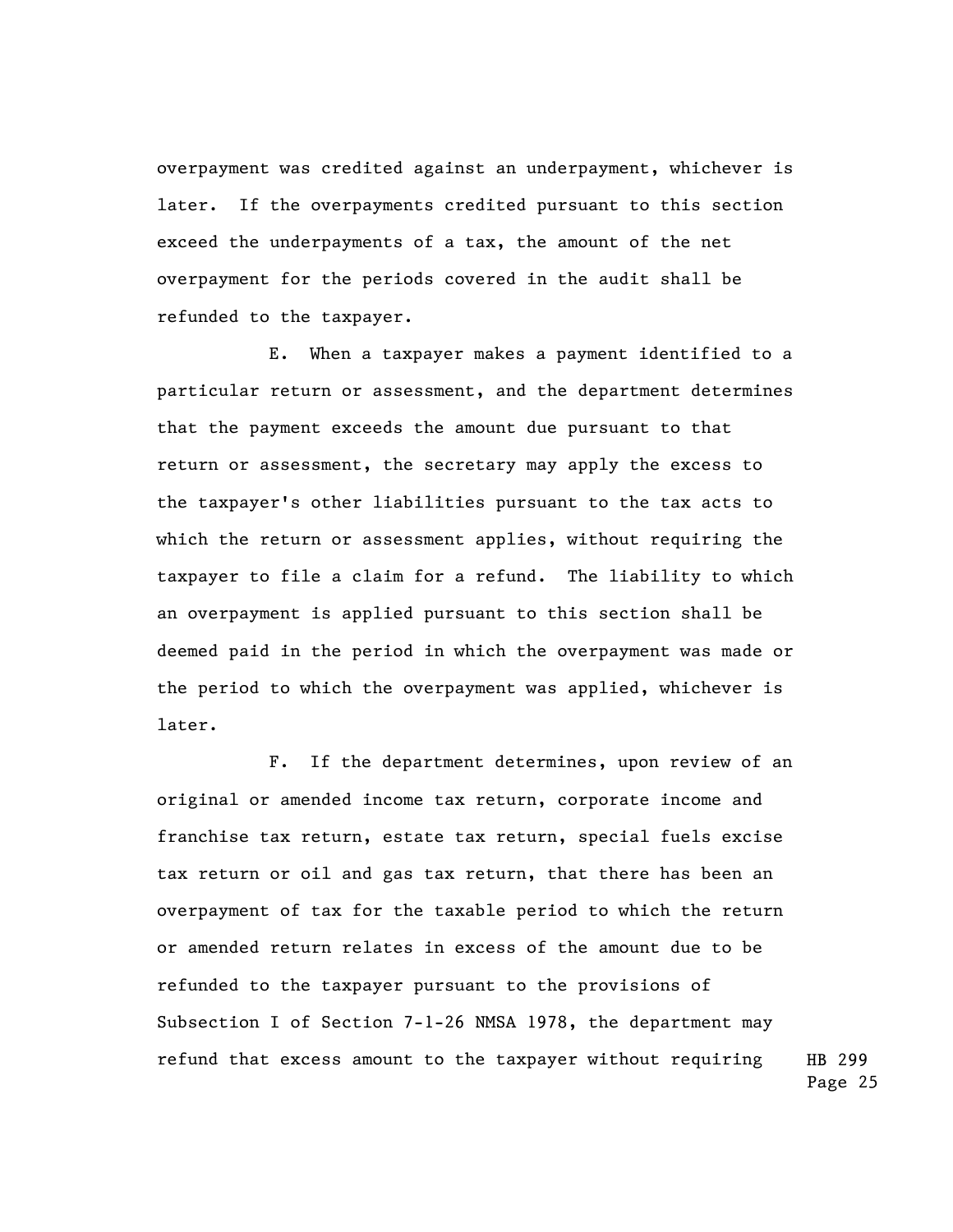the taxpayer to file a refund claim.

 G. Records of refunds and credits made in excess of ten thousand dollars (\$10,000) shall be available for inspection by the public. The department shall keep such records for a minimum of three years from the date of the refund or credit.

H. In response to a timely refund claim pursuant to Section 7-1-26 NMSA 1978 and notwithstanding any other provision of the Tax Administration Act, the secretary or the secretary's delegate may refund or credit a portion of an assessment of tax paid, including applicable penalties and interest representing the amount of tax previously paid by another person on behalf of the taxpayer on the same transaction, provided that the requirements of equitable recoupment are met. For purposes of this subsection, the refund claim may be filed by the taxpayer to whom the assessment was issued or by another person who claims to have previously paid the tax on behalf of the taxpayer. Prior to granting the refund or credit, the secretary may require a waiver of all rights to claim a refund or credit of the tax previously paid by another person paying a tax on behalf of the taxpayer."

Section 2 and by Laws 2007, Chapter 262, Section 4) is amended HB 299 Page 26 **SECTION 11.** Section 7-1-67 NMSA 1978 (being Laws 1965, Chapter 248, Section 68, as amended by Laws 2007, Chapter 45,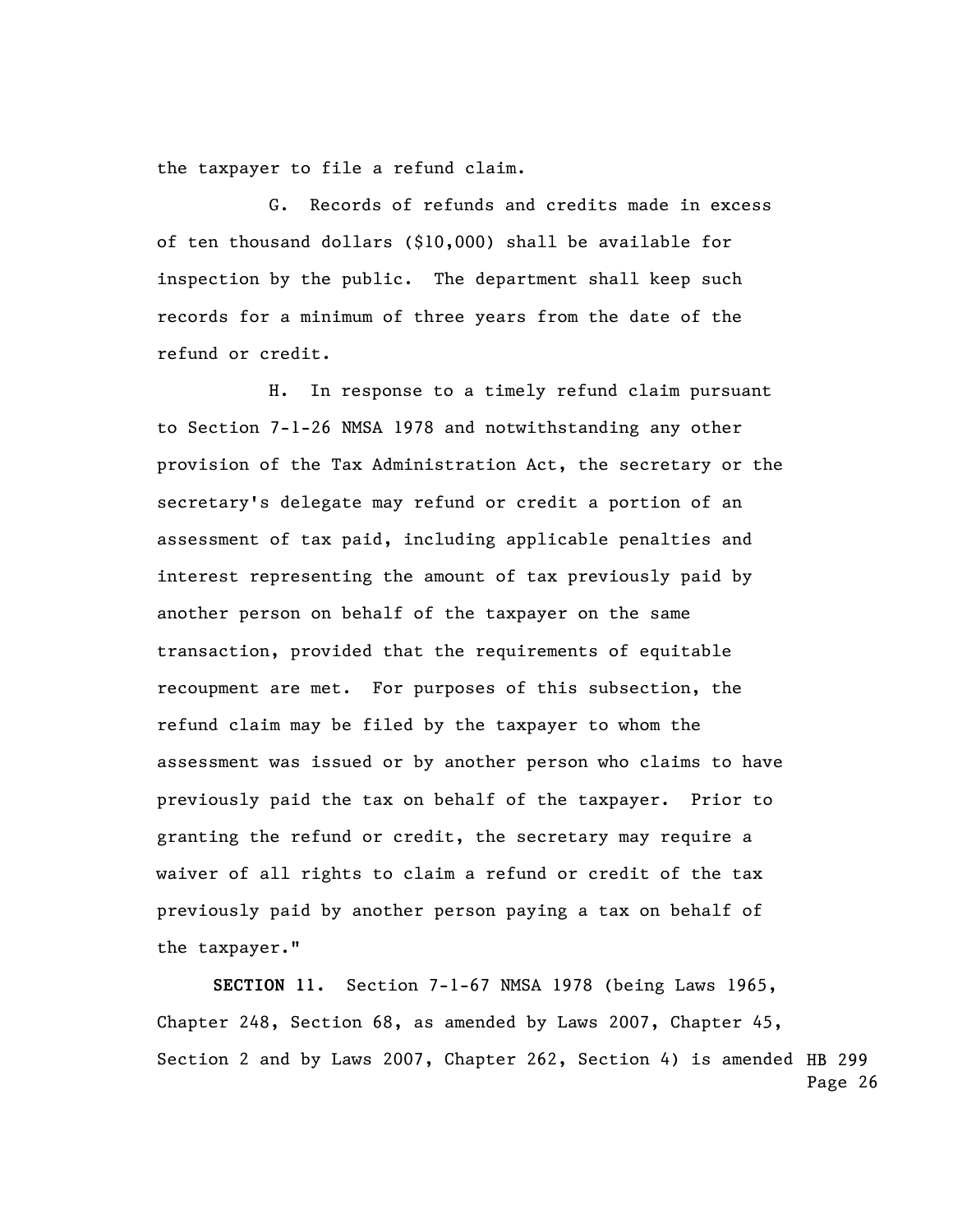to read:

"7-1-67. INTEREST ON DEFICIENCIES.--

A. If a tax imposed is not paid on or before the day on which it becomes due, interest shall be paid to the state on that amount from the first day following the day on which the tax becomes due, without regard to any extension of time or installment agreement, until it is paid, except that:

(1) for income tax imposed on a member of the armed services of the United States serving in a combat zone under orders of the president of the United States, interest shall accrue only for the period beginning the day after any applicable extended due date if the tax is not paid;

(2) if the amount of interest due at the time payment is made is less than one dollar (\$1.00), then no interest shall be due;

(3) if demand is made for payment of a tax, including accrued interest, and if the tax is paid within ten days after the date of the demand, no interest on the amount paid shall be imposed for the period after the date of the demand;

HB 299 (4) if a managed audit is completed by the taxpayer on or before the date required, as provided in the agreement for the managed audit, and payment of any tax found to be due is made in full within one hundred eighty days of the date the secretary has mailed or delivered an assessment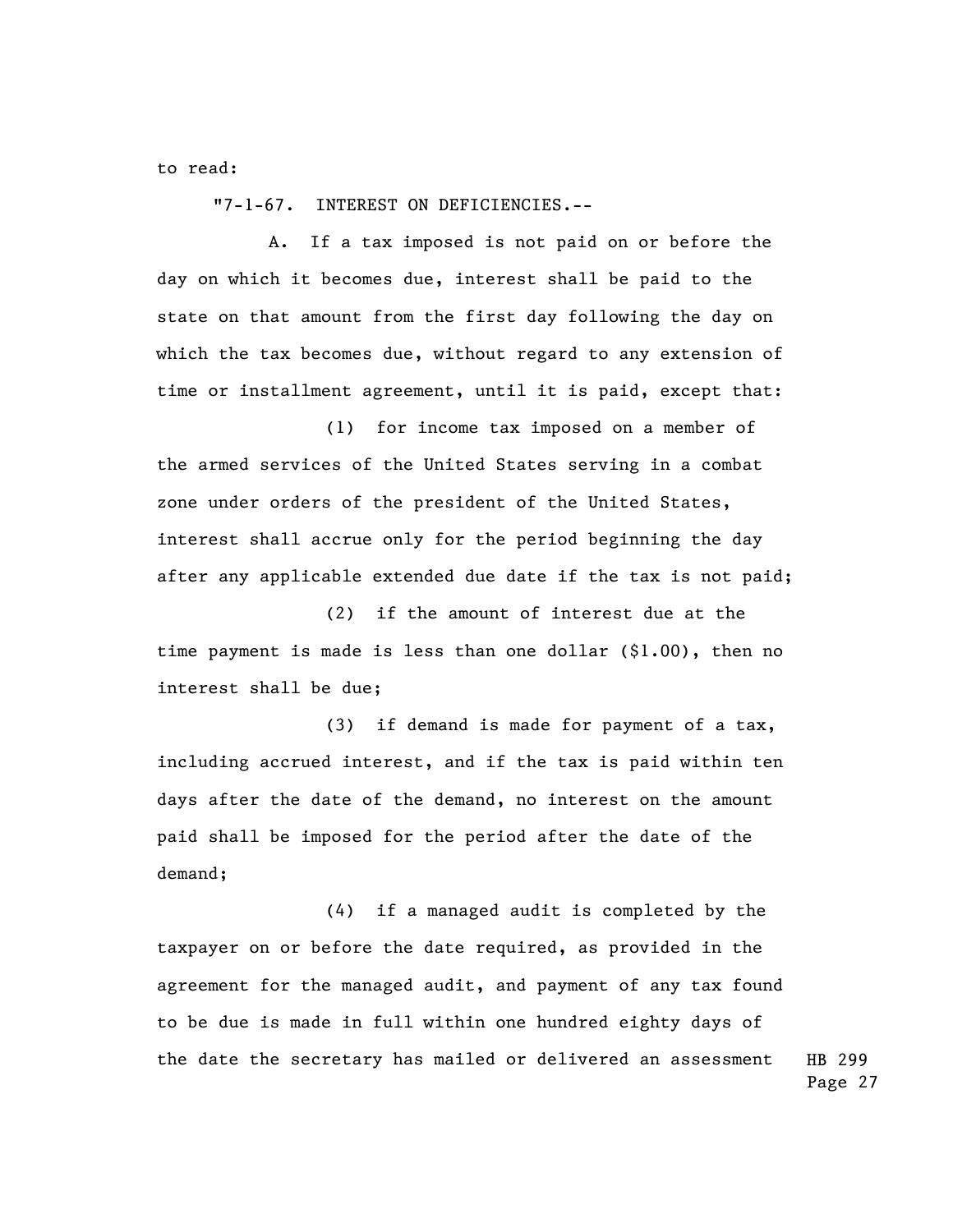for the tax to the taxpayer, no interest shall be due on the assessed tax;

(5) when, as the result of an audit or a managed audit, an overpayment of a tax is credited against an underpayment of tax pursuant to Section 7-1-29 NMSA 1978, interest shall accrue from the date the tax was due until the tax is deemed paid;

(6) if the department does not issue an assessment for the tax program and period within the time provided in Subsection D of Section 7-1-11.2 NMSA 1978, interest shall be paid from the first day following the day on which the tax becomes due until the tax is paid, excluding the period between either:

(a) the one hundred eightieth day after giving a notice of outstanding records or books of account and the date of the assessment of the tax; or

(b) the ninetieth day after the expiration of the additional time requested by the taxpayer to comply pursuant to Section 7-1-11.2 NMSA 1978, if such request was granted, and the date of the assessment of the tax; and

HB 299 (7) if the taxpayer was not provided with proper notices as required in Section 7-1-11.2 NMSA 1978, interest shall be paid from the first day following the day on which the tax becomes due until the tax is paid, excluding the period between one hundred eighty days prior to the date of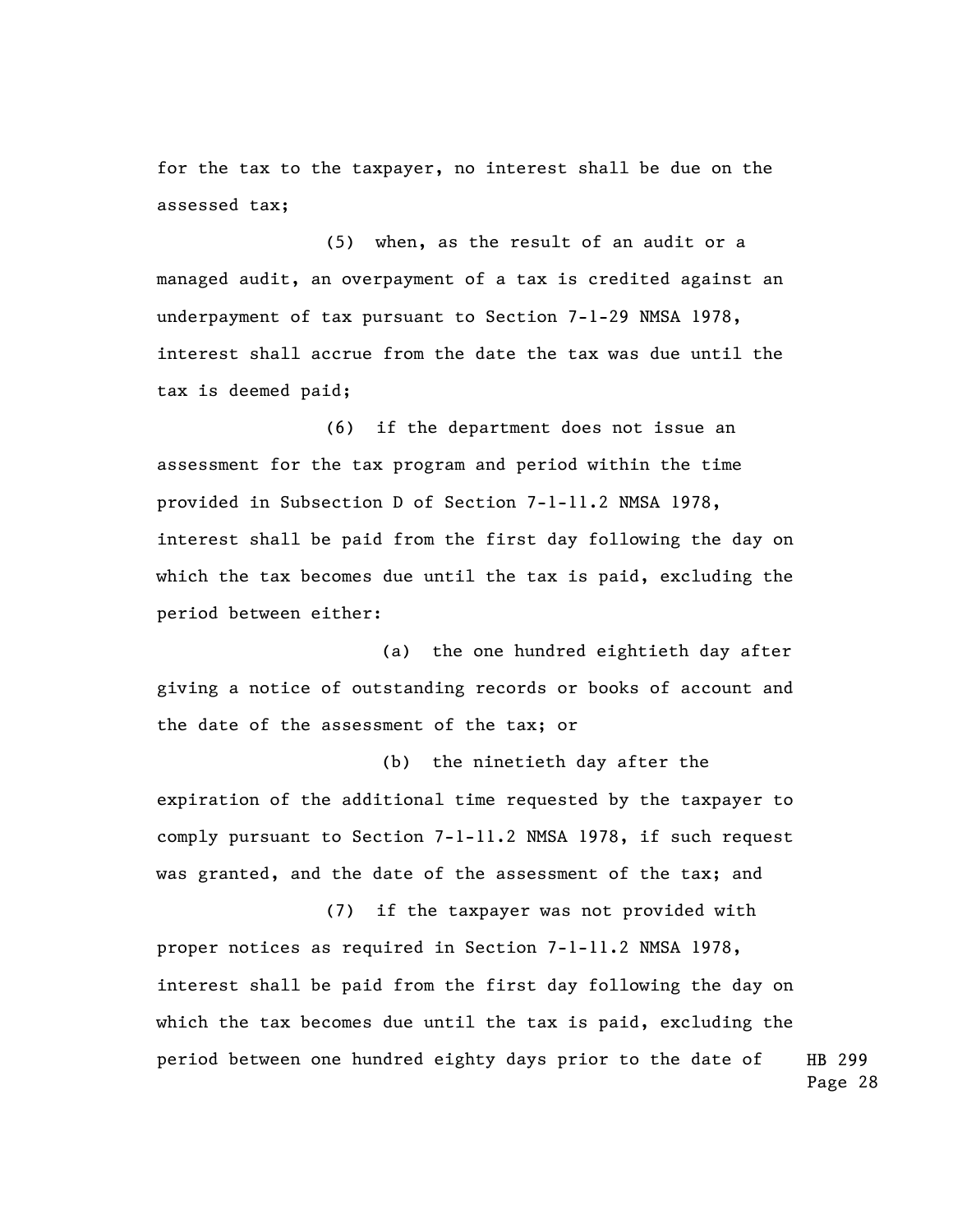assessment and the date of assessment.

B. Interest due to the state under Subsection A or D of this section shall be at the underpayment rate established for individuals pursuant to Section 6621 of the Internal Revenue Code computed on a daily basis; provided that if a different rate is specified by a compact or other interstate agreement to which New Mexico is a party, that rate shall be applied to amounts due under the compact or other agreement.

C. Nothing in this section shall be construed to impose interest on interest or interest on the amount of any penalty.

D. If any tax required to be paid in accordance with Section 7-1-13.1 NMSA 1978 is not paid in the manner required by that section, interest shall be paid to the state on the amount required to be paid in accordance with Section 7-1-13.1 NMSA 1978. If interest is due under this subsection and is also due under Subsection A of this section, interest shall be due and collected only pursuant to Subsection A of this section."

**SECTION 12.** Section 7-1-68 NMSA 1978 (being Laws 1965, Chapter 248, Section 69, as amended) is amended to read:

"7-1-68. INTEREST ON OVERPAYMENTS.--

HB 299 A. As provided in this section, interest shall be allowed and paid on the amount of tax overpaid by a person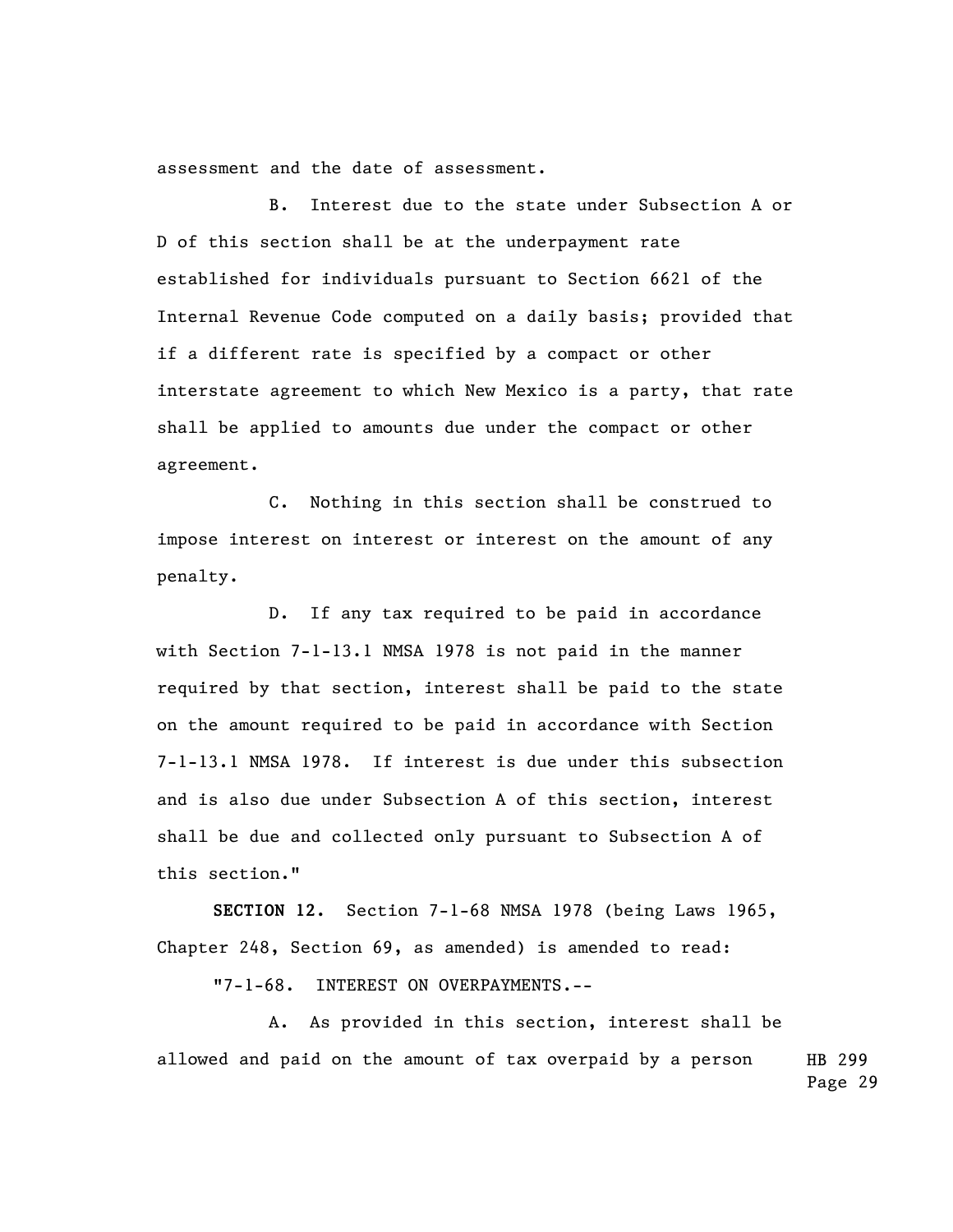that is subsequently refunded or credited to that person.

B. Interest on overpayments of tax shall accrue and be paid at the underpayment rate established pursuant to Section 6621 of the Internal Revenue Code, computed on a daily basis; provided that if a different rate is specified by a compact or other interstate agreement to which New Mexico is a party, that rate shall apply to amounts due under the compact or other agreement.

C. Unless otherwise provided by this section, interest on an overpayment not arising from an assessment by the department shall be paid from the date of the claim for refund until a date preceding by not more than thirty days the date of the credit or refund to any person; interest on an overpayment arising from an assessment by the department shall be paid from the date of overpayment until a date preceding by not more than thirty days the date of the credit or refund to any person.

D. No interest shall be allowed or paid with respect to an amount credited or refunded if:

(1) the amount of interest due is less than one dollar (\$1.00);

(2) the credit or refund is made within:

HB 299 Page 30 (a) fifty-five days of the date of the claim for refund of income tax, pursuant to either the Income Tax Act or the Corporate Income and Franchise Tax Act for the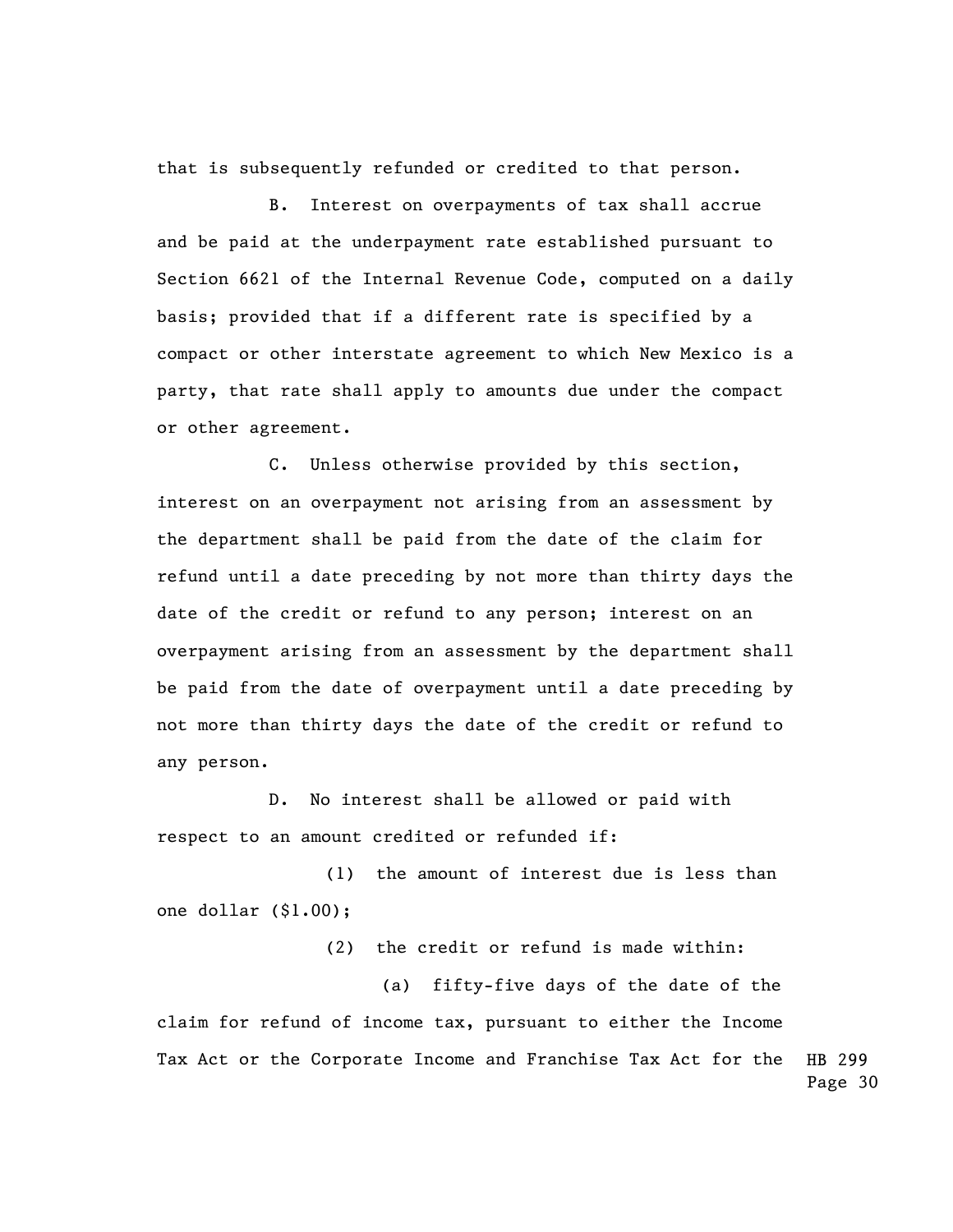tax year immediately preceding the tax year in which the claim is made;

(b) sixty days of the date of the claim for refund of any tax not provided for in this paragraph; (c) seventy-five days of the date of the claim for refund of gasoline tax to users of gasoline off the highways;

(d) one hundred twenty days of the date of the claim for refund of tax imposed pursuant to the Resources Excise Tax Act, the Severance Tax Act, the Oil and Gas Severance Tax Act, the Oil and Gas Conservation Tax Act, the Oil and Gas Emergency School Tax Act, the Oil and Gas Ad Valorem Production Tax Act, the Natural Gas Processors Tax Act or the Oil and Gas Production Equipment Ad Valorem Tax Act; or

(e) one hundred twenty days of the date of the claim for refund of income tax, pursuant to the Income Tax Act or the Corporate Income and Franchise Tax Act, for any tax year more than one year prior to the year in which the claim is made;

(3) Sections 6611(f) and 6611(g) of the Internal Revenue Code, as those sections may be amended or renumbered, prohibit payment of interest for federal income tax purposes;

found in an audit of multiple reporting periods and applied to HB 299 Page 31 (4) the credit results from overpayments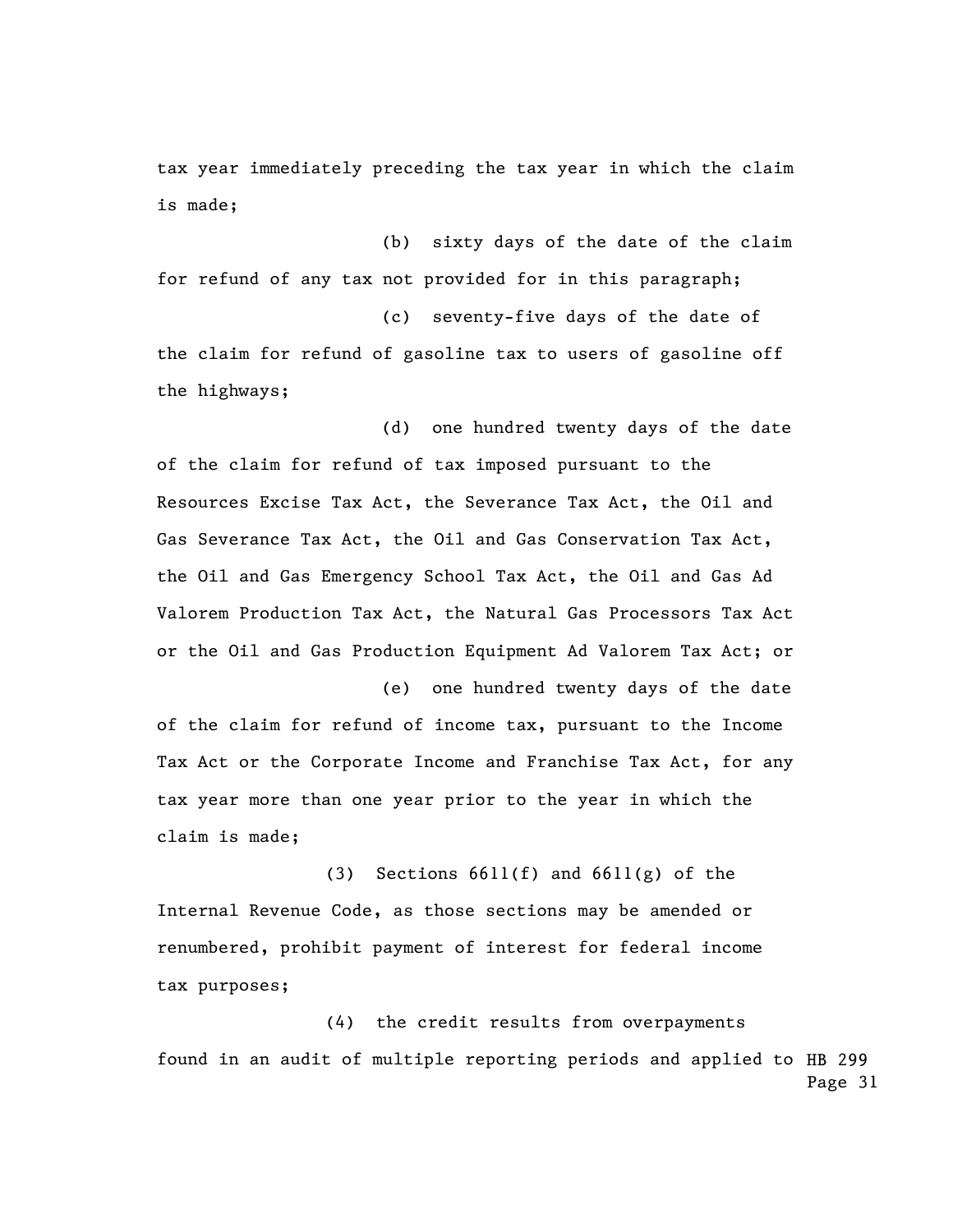underpayments found in that audit or refunded as a net overpayment to the taxpayer pursuant to Section 7-1-29 NMSA 1978;

(5) the department applies the credit or refund to an intercept program, to the taxpayer's estimated payment prior to the due date for the estimated payment or to offset prior liabilities of the taxpayer pursuant to Subsection E of Section 7-1-29 NMSA 1978;

(6) the credit or refund results from overpayments the department finds pursuant to Subsection F of Section 7-1-29 NMSA 1978 that exceed the refund claimed by the taxpayer on the return; or

(7) the refund results from a film production tax credit pursuant to Section 7-2F-1 NMSA 1978.

E. Nothing in this section shall be construed to require the payment of interest upon interest."

**SECTION 13.** APPLICABILITY--WRITTEN PROTESTS--TIME LIMITS.--The following time limits for filing a written protest shall apply pursuant to that version of Section 7-1-24 NMSA 1978 in effect:

A. immediately prior to July 1, 2013, if the date of mailing or service of process, application of the applicable provision of the Tax Administration Act, denial of failure to deny or allow with the time prescribed occurred on or before June 1, 2013; or

HB 299 Page 32